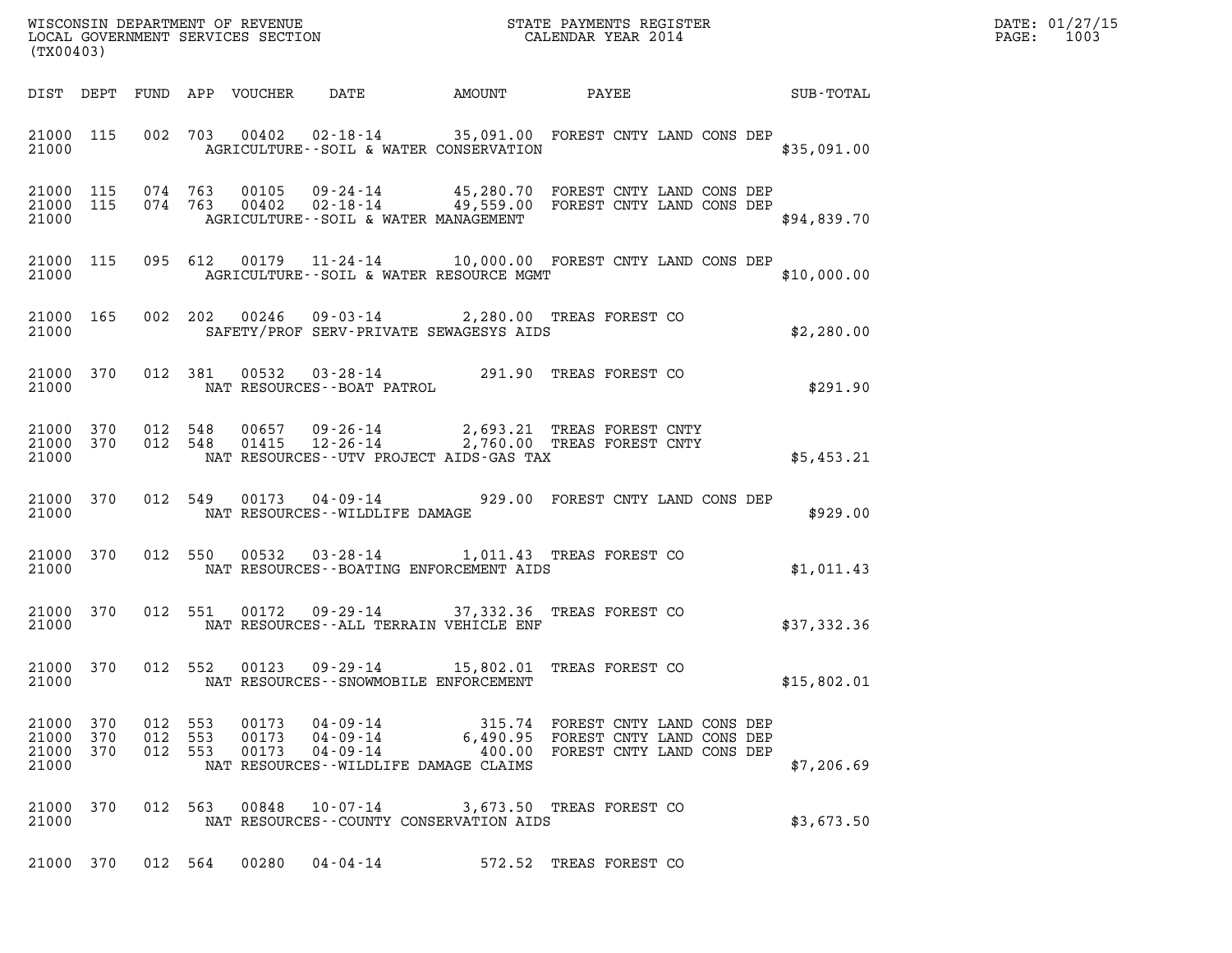| DATE: 01/2       |    |
|------------------|----|
| $\mathtt{PAGE:}$ | 10 |

(TX00403)

| (TX00403)                                                                                             |                                                                                                                                        |                                                                                                                                                                                                                    |                                                                                                                                                            |               |
|-------------------------------------------------------------------------------------------------------|----------------------------------------------------------------------------------------------------------------------------------------|--------------------------------------------------------------------------------------------------------------------------------------------------------------------------------------------------------------------|------------------------------------------------------------------------------------------------------------------------------------------------------------|---------------|
| DIST<br>DEPT                                                                                          | FUND<br>APP<br>VOUCHER                                                                                                                 | DATE<br>AMOUNT                                                                                                                                                                                                     | PAYEE                                                                                                                                                      | SUB-TOTAL     |
| 21000                                                                                                 |                                                                                                                                        | NAT RESOURCES - - RECREATION AIDS - FISH                                                                                                                                                                           |                                                                                                                                                            | \$572.52      |
| 21000<br>370<br>21000<br>370<br>21000                                                                 | 012<br>565<br>00040<br>012<br>565<br>00040                                                                                             | $03 - 12 - 14$<br>$03 - 12 - 14$<br>49,488.30<br>NAT RESOURCES--COUNTY FOREST LOANS/SEV                                                                                                                            | 155,903.98 TREAS FOREST CO<br>TREAS FOREST CO                                                                                                              | \$205,392.28  |
| 370<br>21000<br>21000                                                                                 | 012<br>566<br>00001                                                                                                                    | $09 - 16 - 14$<br>NAT RESOURCES-FOREST CROP/MANAGED FOREST                                                                                                                                                         | 53,432.91 TREAS FOREST CO                                                                                                                                  | \$53,432.91   |
| 370<br>21000<br>21000<br>370<br>21000                                                                 | 012<br>567<br>00004<br>012<br>567<br>00040                                                                                             | 6,050.23<br>$02 - 19 - 14$<br>$03 - 12 - 14$<br>87,602.02<br>NAT RESOURCES - COUNTY FOREST AIDS                                                                                                                    | TREAS FOREST CO<br>TREAS FOREST CO                                                                                                                         | \$93,652.25   |
| 370<br>21000<br>21000                                                                                 | 012<br>568<br>00040                                                                                                                    | $03 - 12 - 14$<br>140,325.00<br>NAT RESOURCES - - COUNTY FOREST LOANS - SEVER                                                                                                                                      | TREAS FOREST CO                                                                                                                                            | \$140,325.00  |
| 21000<br>370<br>21000<br>370<br>21000                                                                 | 012<br>570<br>00040<br>012<br>570<br>00040                                                                                             | $03 - 12 - 14$<br>131,494.00<br>$03 - 12 - 14$<br>78,311.70<br>NAT RESOURCES-COUNTY FOREST SEVERANCE                                                                                                               | TREAS FOREST CO<br>TREAS FOREST CO                                                                                                                         | \$209,805.70  |
| 21000<br>370<br>21000                                                                                 | 012<br>572<br>00005                                                                                                                    | $04 - 01 - 14$<br>NAT RESOURCES--URBAN FORESTRY/CO FORESTS                                                                                                                                                         | 38,881.30 TREAS FOREST CO                                                                                                                                  | \$38,881.30   |
| 21000<br>370<br>21000<br>370<br>21000<br>370<br>21000<br>370<br>21000<br>370<br>21000                 | 012<br>575<br>00089<br>012<br>575<br>00380<br>012<br>575<br>00508<br>012<br>575<br>00746<br>012<br>575<br>01541                        | $08 - 05 - 14$<br>50,723.75<br>$08 - 28 - 14$<br>50,723.75<br>$09 - 16 - 14$<br>101,447.50<br>$10 - 01 - 14$<br>32,241.00<br>$02 - 11 - 14$<br>41,257.86<br>NAT RESOURCES - - SNOWMOBILE TRAIL AIDS                | TREAS FOREST CNTY<br>TREAS FOREST CNTY<br>TREAS FOREST CO<br>TREAS FOREST CO<br>TREAS FOREST CO                                                            | \$276, 393.86 |
| 21000<br>370<br>21000<br>370<br>21000<br>370<br>21000<br>370<br>21000<br>370<br>370<br>21000<br>21000 | 012<br>576<br>00658<br>012<br>576<br>00723<br>012<br>576<br>00724<br>012<br>576<br>00737<br>012<br>576<br>01026<br>012<br>576<br>01294 | $09 - 26 - 14$<br>16,560.00<br>$09 - 30 - 14$<br>2,760.00<br>$09 - 30 - 14$<br>$09 - 30 - 14$<br>32,240.25<br>$10 - 30 - 14$<br>2,760.00<br>$01 - 07 - 14$<br>8,280.00<br>NAT RESOURCES--ALL-TERRAIN VEHICLE TRAIL | TREAS FOREST CO<br>FOREST CNTY LAND CONS DEP<br>16,560.00 FOREST CNTY LAND CONS DEP<br>FOREST CNTY LAND CONS DEP<br>TREAS FOREST CNTY<br>TREAS FOREST CNTY | \$79,160.25   |
| 21000<br>370<br>21000                                                                                 | 012<br>577<br>01294                                                                                                                    | $01 - 07 - 14$<br>NAT RESOURCES--ALL-TERRAIN VEHICLE TRAIL                                                                                                                                                         | 12,420.00 TREAS FOREST CNTY                                                                                                                                | \$12,420.00   |
| 21000<br>370<br>21000                                                                                 | 012<br>582<br>00007                                                                                                                    | $04 - 16 - 14$<br>NAT RESOURCES-NATIONAL FOREST INCOME-FED                                                                                                                                                         | 35,115.69 TREAS FOREST CO                                                                                                                                  | \$35,115.69   |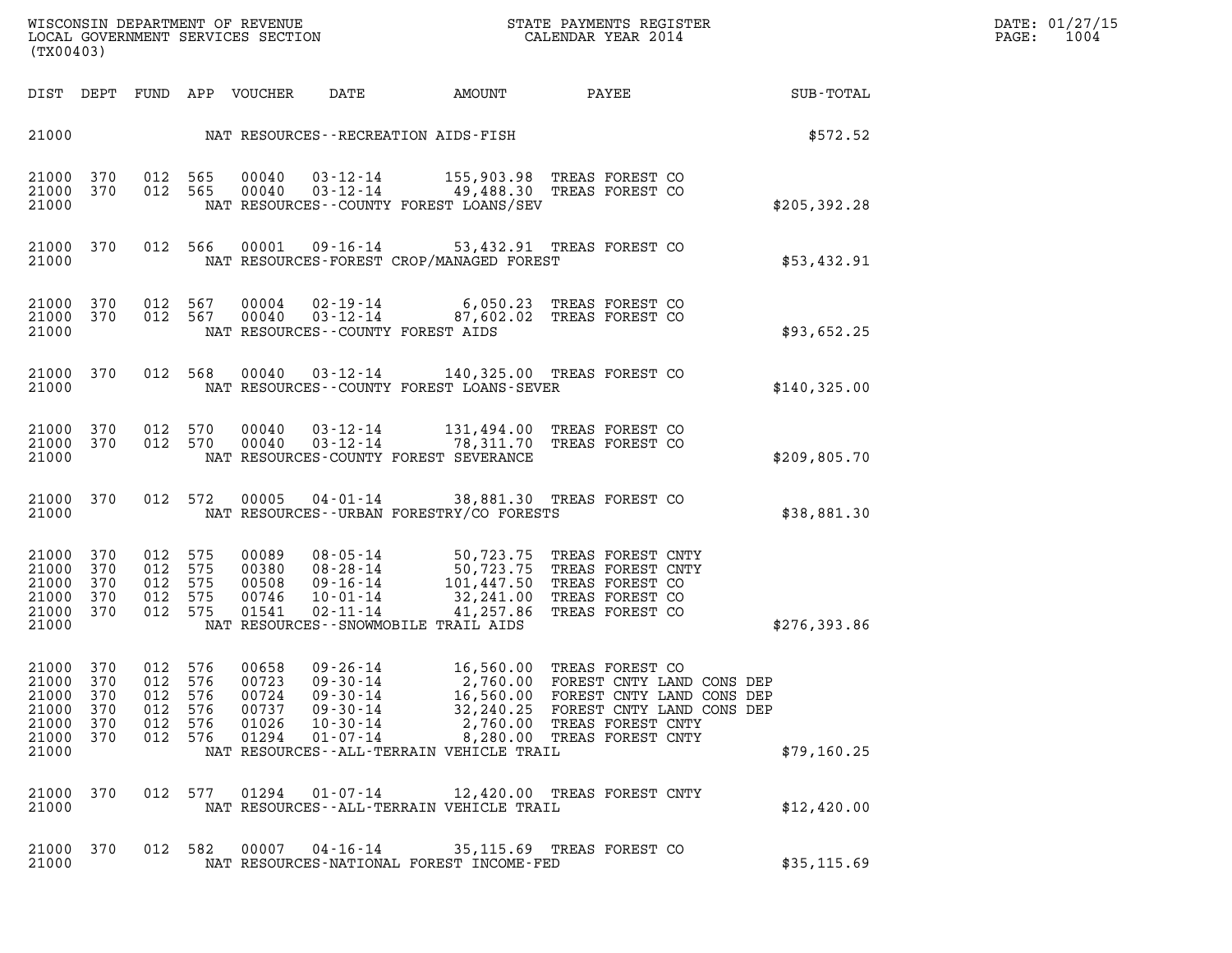| (TX00403)                                                                                                                     |                                                             |                                                                                                  |                                                      |                                                                                                          |                                                                                                                                                                                                                                                      |                                                                                                                                                                               |                                                                                                                                               |                | DATE: 01/27/15<br>1005<br>PAGE: |
|-------------------------------------------------------------------------------------------------------------------------------|-------------------------------------------------------------|--------------------------------------------------------------------------------------------------|------------------------------------------------------|----------------------------------------------------------------------------------------------------------|------------------------------------------------------------------------------------------------------------------------------------------------------------------------------------------------------------------------------------------------------|-------------------------------------------------------------------------------------------------------------------------------------------------------------------------------|-----------------------------------------------------------------------------------------------------------------------------------------------|----------------|---------------------------------|
|                                                                                                                               |                                                             |                                                                                                  |                                                      | DIST DEPT FUND APP VOUCHER                                                                               | DATE                                                                                                                                                                                                                                                 | AMOUNT                                                                                                                                                                        | PAYEE                                                                                                                                         | SUB-TOTAL      |                                 |
| 21000 370<br>21000                                                                                                            |                                                             |                                                                                                  | 074 670                                              |                                                                                                          | NAT RESOURCES--RU RECYCLING GRANT                                                                                                                                                                                                                    |                                                                                                                                                                               | 41509  05-23-14  79,232.94  TREAS FOREST CO                                                                                                   | \$79, 232.94   |                                 |
| 21000 370<br>21000                                                                                                            |                                                             |                                                                                                  | 074 673                                              |                                                                                                          | NAT RESOURCES - - RU CONSOLIDATED GRANT                                                                                                                                                                                                              |                                                                                                                                                                               | 41509  05-23-14  2,398.44  TREAS FOREST CO                                                                                                    | \$2,398.44     |                                 |
| 21000 370<br>21000                                                                                                            |                                                             |                                                                                                  |                                                      | 095 512 00005                                                                                            | NAT RESOURCES - - STEWARDSHIP 2000                                                                                                                                                                                                                   |                                                                                                                                                                               | 07-08-14 2,330.42 TREAS FOREST CO                                                                                                             | \$2,330.42     |                                 |
| 21000 395<br>21000                                                                                                            |                                                             |                                                                                                  |                                                      | 011 168 14021                                                                                            | TRANSPORTATION--ELDERLY & DISABLED                                                                                                                                                                                                                   |                                                                                                                                                                               | 05-05-14 68,117.00 COUNTY OF FOREST                                                                                                           | \$68,117.00    |                                 |
| 21000 395<br>21000                                                                                                            |                                                             |                                                                                                  |                                                      |                                                                                                          | TRANSPORTATION - - HIGHWAY SAFETY - FEDERAL                                                                                                                                                                                                          |                                                                                                                                                                               | 011 185 15696 06-23-14 3,645.40 TREAS FOREST CO                                                                                               | \$3,645.40     |                                 |
| 21000 395<br>21000 395<br>21000 395<br>21000                                                                                  |                                                             | 011 190                                                                                          | 011 190<br>011 190                                   |                                                                                                          | TRANSPORTATION - - GENERAL TRANSP AIDS - GTA                                                                                                                                                                                                         |                                                                                                                                                                               | 02021  01-06-14  74,571.28  COUNTY OF FOREST<br>18021  07-07-14  149,142.56  COUNTY OF FOREST<br>28021  10-06-14  74,571.29  COUNTY OF FOREST | \$298, 285.13  |                                 |
| 21000 395<br>21000 395<br>21000                                                                                               |                                                             | 011 278                                                                                          | 011 278                                              | 19251<br>98962                                                                                           | 07-23-14<br>$01 - 07 - 14$<br>TRANSPORTATION - - LRIP/TRIP/MSIP GRANTS                                                                                                                                                                               |                                                                                                                                                                               | 3,089.13 TREAS FOREST CO<br>3,005.38 TREAS FOREST CO                                                                                          | \$6,094.51     |                                 |
| 21000 410<br>21000                                                                                                            |                                                             |                                                                                                  | 002 116                                              |                                                                                                          | CORRECTIONS - - LOCAL AID                                                                                                                                                                                                                            |                                                                                                                                                                               | 11261  11-05-14  19,441.28 TREAS FOREST CO                                                                                                    | \$19,441.28    |                                 |
| 21000 435<br>21000 435<br>21000<br>21000 435<br>21000<br>21000<br>21000<br>21000<br>21000<br>21000<br>21000<br>21000<br>21000 | 435<br>435<br>435<br>435<br>435<br>435<br>435<br>435<br>435 | 005 000<br>005 000<br>005 000<br>005 000<br>005<br>005<br>005<br>005<br>005<br>005<br>005<br>005 | 000<br>000<br>000<br>000<br>000<br>000<br>000<br>000 | 90412<br>90415<br>90416<br>90417<br>90419<br>90420<br>90500<br>90502<br>90506<br>90508<br>90509<br>90510 | $01 - 01 - 14$<br>02-01-14<br>$03 - 01 - 14$<br>$04 - 01 - 14$<br>$05 - 01 - 14$<br>$06 - 01 - 14$<br>$07 - 01 - 14$<br>$08 - 01 - 14$<br>$09 - 01 - 14$<br>$10 - 01 - 14$<br>$11 - 01 - 14$<br>$12 - 01 - 14$<br>HEALTH SERVICES - - STATE/FED AIDS | 121,072.00 FOREST CO<br>122,917.00 FOREST CO<br>151,477.00 FOREST CO<br>74,027.00<br>89,260.00<br>42,674.00<br>91,543.00<br>85,030.00<br>78,866.00<br>81,309.00<br>110,527.00 | 26,164.00 FOREST CO<br>FOREST CO<br>FOREST CO<br>FOREST CO<br>FOREST CO<br>FOREST CO<br>FOREST CO<br>FOREST CO<br>FOREST CO                   | \$1,074,866.00 |                                 |
| 21000<br>21000<br>21000                                                                                                       | 437<br>437<br>437                                           | 005<br>005<br>005                                                                                | 000<br>000<br>000                                    | 00000<br>00000<br>00000                                                                                  | $01 - 06 - 14$<br>$01 - 30 - 14$<br>$02 - 05 - 14$                                                                                                                                                                                                   | 30,995.40<br>48, 183. 11<br>8,340.80                                                                                                                                          | FOREST<br>FOREST CHILD SUPPORT<br>FOREST                                                                                                      |                |                                 |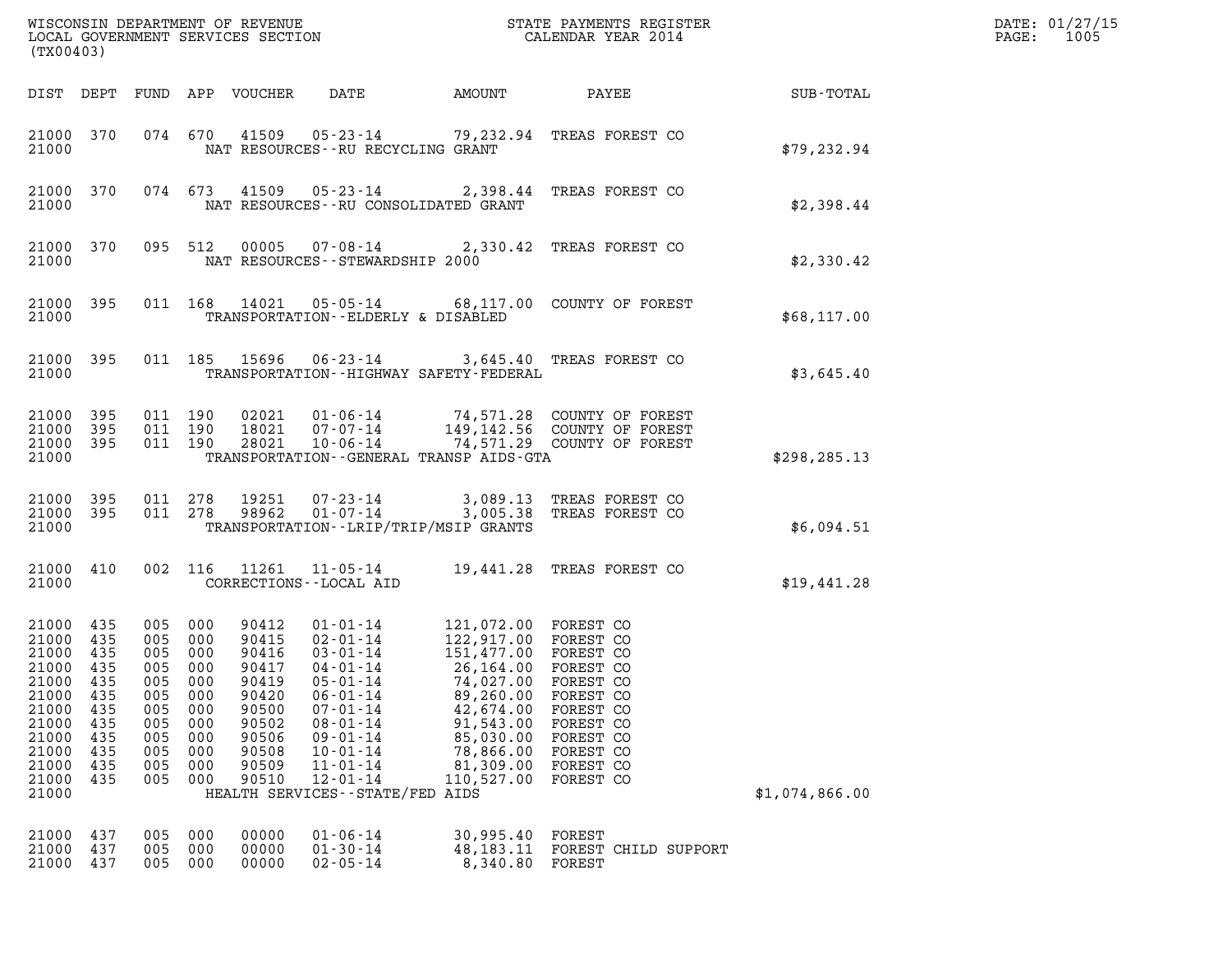| (TX00403)                                                                                                                                                      |                                                                                                                            |                                                                                                                            |                                                                                                                            |                                                                                                                                                                |                                                                                                                                                                                                                                                                                                                                  |                                                                                                                                                                                                                                   |                                                                                                                                                                                                                                                                                    |              |  |
|----------------------------------------------------------------------------------------------------------------------------------------------------------------|----------------------------------------------------------------------------------------------------------------------------|----------------------------------------------------------------------------------------------------------------------------|----------------------------------------------------------------------------------------------------------------------------|----------------------------------------------------------------------------------------------------------------------------------------------------------------|----------------------------------------------------------------------------------------------------------------------------------------------------------------------------------------------------------------------------------------------------------------------------------------------------------------------------------|-----------------------------------------------------------------------------------------------------------------------------------------------------------------------------------------------------------------------------------|------------------------------------------------------------------------------------------------------------------------------------------------------------------------------------------------------------------------------------------------------------------------------------|--------------|--|
| DIST                                                                                                                                                           | DEPT                                                                                                                       | FUND                                                                                                                       | APP                                                                                                                        | VOUCHER                                                                                                                                                        | DATE                                                                                                                                                                                                                                                                                                                             | <b>AMOUNT</b>                                                                                                                                                                                                                     | PAYEE                                                                                                                                                                                                                                                                              | SUB-TOTAL    |  |
| 21000<br>21000<br>21000<br>21000<br>21000<br>21000<br>21000<br>21000<br>21000<br>21000<br>21000<br>21000<br>21000<br>21000<br>21000<br>21000<br>21000<br>21000 | 437<br>437<br>437<br>437<br>437<br>437<br>437<br>437<br>437<br>437<br>437<br>437<br>437<br>437<br>437<br>437<br>437<br>437 | 005<br>005<br>005<br>005<br>005<br>005<br>005<br>005<br>005<br>005<br>005<br>005<br>005<br>005<br>005<br>005<br>005<br>005 | 000<br>000<br>000<br>000<br>000<br>000<br>000<br>000<br>000<br>000<br>000<br>000<br>000<br>000<br>000<br>000<br>000<br>000 | 00000<br>00000<br>00000<br>00000<br>00000<br>00000<br>00000<br>00000<br>00000<br>00000<br>00000<br>00000<br>00000<br>00000<br>00000<br>00000<br>00000<br>00000 | $03 - 05 - 14$<br>$04 - 07 - 14$<br>$04 - 10 - 14$<br>$04 - 30 - 14$<br>$05 - 05 - 14$<br>$06 - 05 - 14$<br>$06 - 30 - 14$<br>$07 - 07 - 14$<br>$07 - 30 - 14$<br>$08 - 05 - 14$<br>$08 - 29 - 14$<br>$09 - 05 - 14$<br>$10 - 06 - 14$<br>$10 - 30 - 14$<br>$11 - 03 - 14$<br>$11 - 04 - 14$<br>$11 - 05 - 14$<br>$12 - 05 - 14$ | 18,165.65<br>67,894.45<br>2,914.93<br>37,151.30<br>37,644.20<br>13,051.75<br>18,048.02<br>12,111.30<br>53,036.58<br>10,815.40<br>62,242.00<br>37,013.35<br>34,858.85<br>43,977.96<br>240.00<br>8,125.32<br>19,785.15<br>31,018.45 | FOREST<br>FOREST<br>FOREST CHILD SUPPORT<br>FOREST CHILD SUPPORT<br>FOREST<br>FOREST<br>FOREST CHILD SUPPORT<br>FOREST<br>FOREST CHILD SUPPORT<br>FOREST<br>FOREST<br>FOREST<br>FOREST<br>FOREST CHILD SUPPORT<br>FOREST CHILD SUPPORT<br>FOREST CHILD SUPPORT<br>FOREST<br>FOREST |              |  |
| 21000                                                                                                                                                          |                                                                                                                            |                                                                                                                            |                                                                                                                            |                                                                                                                                                                | CHILDREN & FAMILIES - - STATE/FEDERAL AIDS                                                                                                                                                                                                                                                                                       |                                                                                                                                                                                                                                   |                                                                                                                                                                                                                                                                                    | \$595,613.97 |  |
| 21000<br>21000                                                                                                                                                 | 455                                                                                                                        | 002                                                                                                                        | 221                                                                                                                        | 13                                                                                                                                                             | $07 - 30 - 14$<br>JUSTICE -- LAW ENFORCEMENT SERVICES AID                                                                                                                                                                                                                                                                        | 220.00                                                                                                                                                                                                                            | TREAS FOREST CNTY                                                                                                                                                                                                                                                                  | \$220.00     |  |
| 21000<br>21000                                                                                                                                                 | 455                                                                                                                        | 002                                                                                                                        | 231                                                                                                                        | 01385                                                                                                                                                          | $02 - 19 - 14$<br>JUSTICE--LAW ENFORCEMENT TRAINING                                                                                                                                                                                                                                                                              | 7,040.00                                                                                                                                                                                                                          | TREAS FOREST CNTY                                                                                                                                                                                                                                                                  | \$7,040.00   |  |
| 21000<br>21000<br>21000                                                                                                                                        | 455<br>455                                                                                                                 | 002<br>002                                                                                                                 | 263<br>263                                                                                                                 | 004<br>02617                                                                                                                                                   | $01 - 10 - 14$<br>$01 - 10 - 14$<br>JUSTICE - TRIBAL LAW ENFORCEMENT                                                                                                                                                                                                                                                             | 34,663.00<br>30,009.00                                                                                                                                                                                                            | TREAS FOREST CO<br>TREAS FOREST CO                                                                                                                                                                                                                                                 | \$64,672.00  |  |
| 21000<br>21000<br>21000                                                                                                                                        | 455<br>455                                                                                                                 | 002<br>002                                                                                                                 | 532<br>532                                                                                                                 | 009                                                                                                                                                            | $07 - 22 - 14$<br>$03 - 10 - 14$<br>JUSTICE - - VICTIM/WITNESS ASSISTANCE SERV                                                                                                                                                                                                                                                   | 8,828.99<br>8,969.12                                                                                                                                                                                                              | TREAS FOREST CO<br>TREAS FOREST CO                                                                                                                                                                                                                                                 | \$17,798.11  |  |
| 21000<br>21000                                                                                                                                                 | 465                                                                                                                        | 002                                                                                                                        | 308                                                                                                                        | 00078                                                                                                                                                          | $11 - 19 - 14$<br>MILITARY AFFAIRS-EMER MGMT-RESPONSE EOMT                                                                                                                                                                                                                                                                       | 5,688.00                                                                                                                                                                                                                          | TREAS FOREST CO                                                                                                                                                                                                                                                                    | \$5,688.00   |  |
| 21000<br>21000                                                                                                                                                 | 465                                                                                                                        | 002                                                                                                                        | 337                                                                                                                        | 01546                                                                                                                                                          | $07 - 09 - 14$<br>MILITARY AFFAIRS-EMERGENCY MGMT PLANNING                                                                                                                                                                                                                                                                       | 1,900.00                                                                                                                                                                                                                          | TREAS FOREST CO                                                                                                                                                                                                                                                                    | \$1,900.00   |  |
| 21000<br>21000<br>21000                                                                                                                                        | 465<br>465                                                                                                                 | 002<br>002                                                                                                                 | 342<br>342                                                                                                                 | 00980<br>01611                                                                                                                                                 | $01 - 15 - 14$<br>$07 - 11 - 14$<br>MILITARY AFFAIRS-EMERGENCY MGMT-FED FUND                                                                                                                                                                                                                                                     |                                                                                                                                                                                                                                   | 11,572.77 TREAS FOREST CO<br>11,320.90 TREAS FOREST CO                                                                                                                                                                                                                             | \$22,893.67  |  |
| 21000                                                                                                                                                          | 465                                                                                                                        | 072 364                                                                                                                    |                                                                                                                            | 00927                                                                                                                                                          | $01 - 10 - 14$                                                                                                                                                                                                                                                                                                                   | 1,864.00                                                                                                                                                                                                                          | TREAS FOREST CO                                                                                                                                                                                                                                                                    |              |  |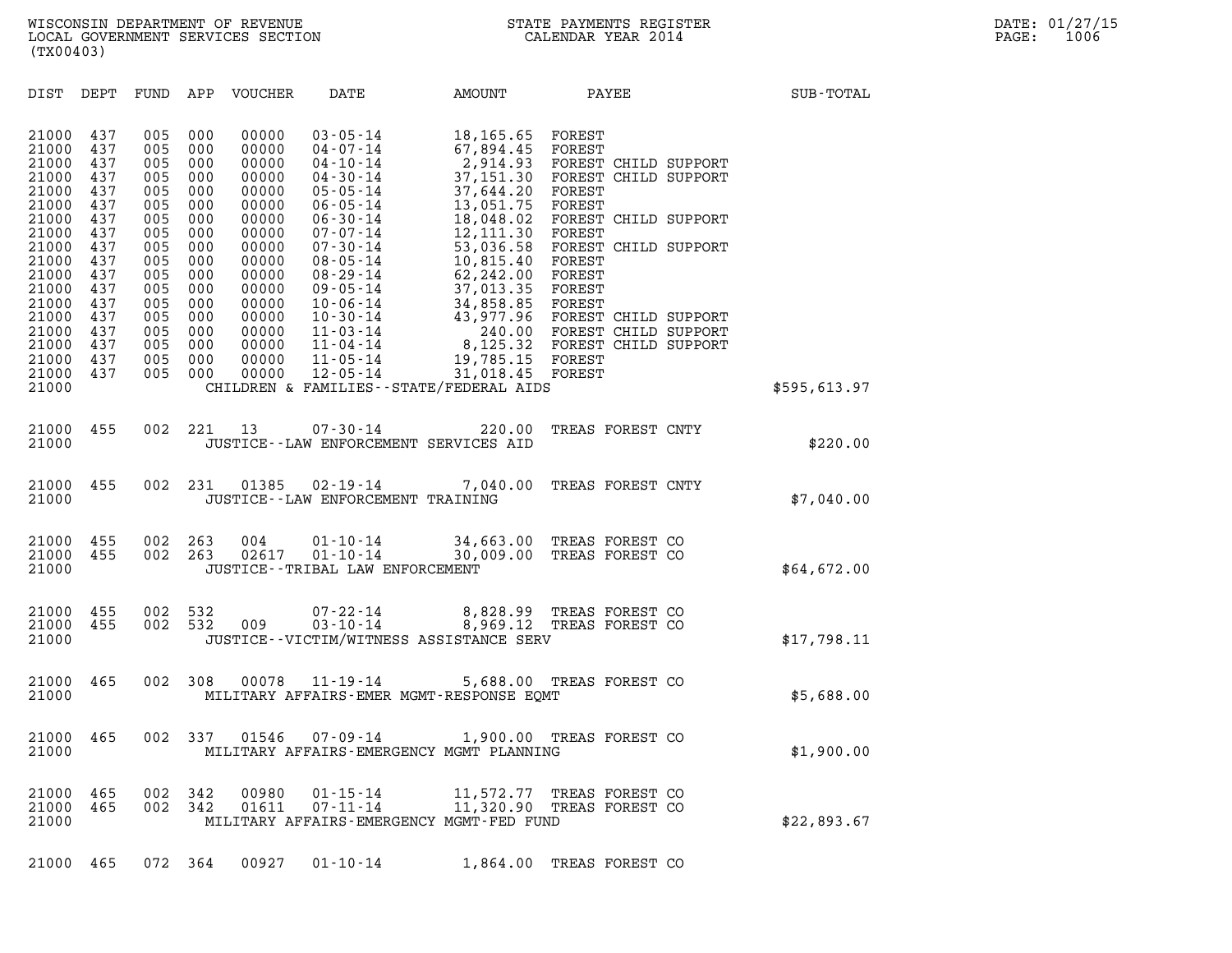| $\texttt{DATE}$ : | 01/27/15 |
|-------------------|----------|
| PAGE:             | 1007     |

WISCONSIN DEPARTMENT OF REVENUE<br>LOCAL GOVERNMENT SERVICES SECTION STATE PAYMENTS REGISTER SECONDER STATE PASS: DATE: 01/27/15 LOCAL GOVERNMENT SERVICES SECTION CALENDAR YEAR 2014 PAGE: 1007 (TX00403)

| AMOUNT PAYEE<br>FUND APP VOUCHER DATE<br>DIST<br>DEPT<br>MILITARY AFFAIRS-EMER MGMT-PLANNING AID<br>21000<br>27 06265 06-19-14 850.00 TREAS FOREST CO<br>VETERANS AFFAIRS GRANTS<br>485<br>002 127<br>21000<br>21000<br>06-19-14 3,825.00 TREAS FOREST CO<br>21000<br>485<br>082 267<br>06265<br>21000<br>VETERANS AFFAIRS -- GRANTS TO COUNTIES<br>21000<br>485<br>083 370<br>06265<br>06-19-14 3,825.00 TREAS FOREST CO<br>VETERANS AFFAIRS -- GRANTS TO COUNTIES<br>21000<br>21000<br>505<br>002<br>155<br>60038<br>$\begin{array}{cccc} 08\text{ - } 06\text{ - } 14 & 260\text{ .} \ 0 \\ 09\text{ - } 08\text{ - } 14 & 494\text{ .} \ 0 \\ 11\text{ - } 25\text{ - } 14 & 18\text{ , } 250\text{ .} \ 00 \\ 12\text{ - } 23\text{ - } 14 & 1,829\text{ .} \ 00 \\ 02\text{ - } 06\text{ - } 14 & 2,308\text{ .} \ 00 \\ 03\text{ - } 11\text{ - } 14 & 669\text{ .} \ 00$<br>TREAS FOREST CO<br>21000<br>505<br>002<br>155<br>60114<br>TREAS FOREST CO<br>21000<br>505<br>002<br>155<br>60196<br>TREAS FOREST CO<br>21000<br>505<br>002<br>155<br>60358<br>TREAS FOREST CO<br>21000<br>505<br>002<br>155<br>60358<br>TREAS FOREST CO<br>21000<br>505<br>002<br>155<br>60430<br>TREAS FOREST CO<br>21000<br>505<br>002<br>155<br>60430<br>TREAS FOREST CO<br>21000<br>505<br>002<br>155<br>60503<br>TREAS FOREST CO<br>21000<br>505<br>002<br>155<br>60503<br>TREAS FOREST CO<br>21000<br>505<br>002<br>155<br>60614<br>TREAS FOREST CO<br>21000<br>505<br>002<br>155<br>60614<br>TREAS FOREST CO<br>21000<br>505<br>002<br>155<br>60683<br>TREAS FOREST CO<br>21000<br>505<br>002<br>155<br>60751<br>TREAS FOREST CO<br>21000<br>505<br>002<br>155<br>60790<br>TREAS FOREST CO<br>21000<br>DOA-HOUSING ASSISTANCE-FEDERAL FUNDS<br>71 60114 09-08-14 923.00<br>71 60358 12-23-14 30.00<br>71 60358 12-23-14 1,601.00<br>71 60358 12-23-14 3,880.00<br>71 60430 02-06-14 3,880.00<br>71 60503 03-11-14 923.00<br>71 60614 04-23-14 965.00<br>71 60683 05-23-14 1,997.00<br>71 6068<br>21000<br>505<br>035<br>371<br>TREAS FOREST CO<br>21000<br>505<br>035<br>371<br>TREAS FOREST CO<br>21000<br>505<br>035<br>371<br>TREAS FOREST CO<br>21000<br>505<br>035<br>371<br>TREAS FOREST CO<br>21000<br>505<br>035<br>371<br>TREAS FOREST CO<br>21000<br>505<br>035<br>371<br>TREAS FOREST CO<br>21000<br>505<br>035<br>371<br>TREAS FOREST CO<br>21000<br>505<br>035<br>371<br>TREAS FOREST CO<br>21000<br>505<br>035<br>371<br>TREAS FOREST CO<br>21000<br>505<br>035<br>371<br>TREAS FOREST CO<br>21000<br>505<br>035<br>371<br>TREAS FOREST CO<br>21000 |             |
|--------------------------------------------------------------------------------------------------------------------------------------------------------------------------------------------------------------------------------------------------------------------------------------------------------------------------------------------------------------------------------------------------------------------------------------------------------------------------------------------------------------------------------------------------------------------------------------------------------------------------------------------------------------------------------------------------------------------------------------------------------------------------------------------------------------------------------------------------------------------------------------------------------------------------------------------------------------------------------------------------------------------------------------------------------------------------------------------------------------------------------------------------------------------------------------------------------------------------------------------------------------------------------------------------------------------------------------------------------------------------------------------------------------------------------------------------------------------------------------------------------------------------------------------------------------------------------------------------------------------------------------------------------------------------------------------------------------------------------------------------------------------------------------------------------------------------------------------------------------------------------------------------------------------------------------------------------------------------------------------------------------------------------------------------------------------------------------------------------------------------------------------------------------------------------------------------------------------------------------------------------------------------------------------------------------------------------------------------------------------------------------------------------------------------------------------------------------------------------------------------------------------------------------------------------------|-------------|
|                                                                                                                                                                                                                                                                                                                                                                                                                                                                                                                                                                                                                                                                                                                                                                                                                                                                                                                                                                                                                                                                                                                                                                                                                                                                                                                                                                                                                                                                                                                                                                                                                                                                                                                                                                                                                                                                                                                                                                                                                                                                                                                                                                                                                                                                                                                                                                                                                                                                                                                                                              | SUB-TOTAL   |
|                                                                                                                                                                                                                                                                                                                                                                                                                                                                                                                                                                                                                                                                                                                                                                                                                                                                                                                                                                                                                                                                                                                                                                                                                                                                                                                                                                                                                                                                                                                                                                                                                                                                                                                                                                                                                                                                                                                                                                                                                                                                                                                                                                                                                                                                                                                                                                                                                                                                                                                                                              | \$1,864.00  |
|                                                                                                                                                                                                                                                                                                                                                                                                                                                                                                                                                                                                                                                                                                                                                                                                                                                                                                                                                                                                                                                                                                                                                                                                                                                                                                                                                                                                                                                                                                                                                                                                                                                                                                                                                                                                                                                                                                                                                                                                                                                                                                                                                                                                                                                                                                                                                                                                                                                                                                                                                              | \$850.00    |
|                                                                                                                                                                                                                                                                                                                                                                                                                                                                                                                                                                                                                                                                                                                                                                                                                                                                                                                                                                                                                                                                                                                                                                                                                                                                                                                                                                                                                                                                                                                                                                                                                                                                                                                                                                                                                                                                                                                                                                                                                                                                                                                                                                                                                                                                                                                                                                                                                                                                                                                                                              | \$3,825.00  |
|                                                                                                                                                                                                                                                                                                                                                                                                                                                                                                                                                                                                                                                                                                                                                                                                                                                                                                                                                                                                                                                                                                                                                                                                                                                                                                                                                                                                                                                                                                                                                                                                                                                                                                                                                                                                                                                                                                                                                                                                                                                                                                                                                                                                                                                                                                                                                                                                                                                                                                                                                              | \$3,825.00  |
|                                                                                                                                                                                                                                                                                                                                                                                                                                                                                                                                                                                                                                                                                                                                                                                                                                                                                                                                                                                                                                                                                                                                                                                                                                                                                                                                                                                                                                                                                                                                                                                                                                                                                                                                                                                                                                                                                                                                                                                                                                                                                                                                                                                                                                                                                                                                                                                                                                                                                                                                                              | \$34,002.00 |
|                                                                                                                                                                                                                                                                                                                                                                                                                                                                                                                                                                                                                                                                                                                                                                                                                                                                                                                                                                                                                                                                                                                                                                                                                                                                                                                                                                                                                                                                                                                                                                                                                                                                                                                                                                                                                                                                                                                                                                                                                                                                                                                                                                                                                                                                                                                                                                                                                                                                                                                                                              | \$15,648.00 |
| 089<br>166<br>00155<br>$08 - 11 - 14$<br>42,191.00<br>21000<br>505<br>TREAS FOREST CO<br>21000<br>505<br>089<br>166<br>05104<br>$01 - 28 - 14$<br>1,000.00<br>TREAS FOREST CO<br>21000<br>DOA--LAND INFORMATION FUND                                                                                                                                                                                                                                                                                                                                                                                                                                                                                                                                                                                                                                                                                                                                                                                                                                                                                                                                                                                                                                                                                                                                                                                                                                                                                                                                                                                                                                                                                                                                                                                                                                                                                                                                                                                                                                                                                                                                                                                                                                                                                                                                                                                                                                                                                                                                         | \$43,191.00 |
| 21000<br>835<br>002<br>105<br>43478<br>$07 - 28 - 14$<br>19,884.40<br>TREAS FOREST CO<br>21000<br>835<br>002<br>105<br>80581<br>$11 - 17 - 14$<br>112,810.40<br>TREAS FOREST CO                                                                                                                                                                                                                                                                                                                                                                                                                                                                                                                                                                                                                                                                                                                                                                                                                                                                                                                                                                                                                                                                                                                                                                                                                                                                                                                                                                                                                                                                                                                                                                                                                                                                                                                                                                                                                                                                                                                                                                                                                                                                                                                                                                                                                                                                                                                                                                              |             |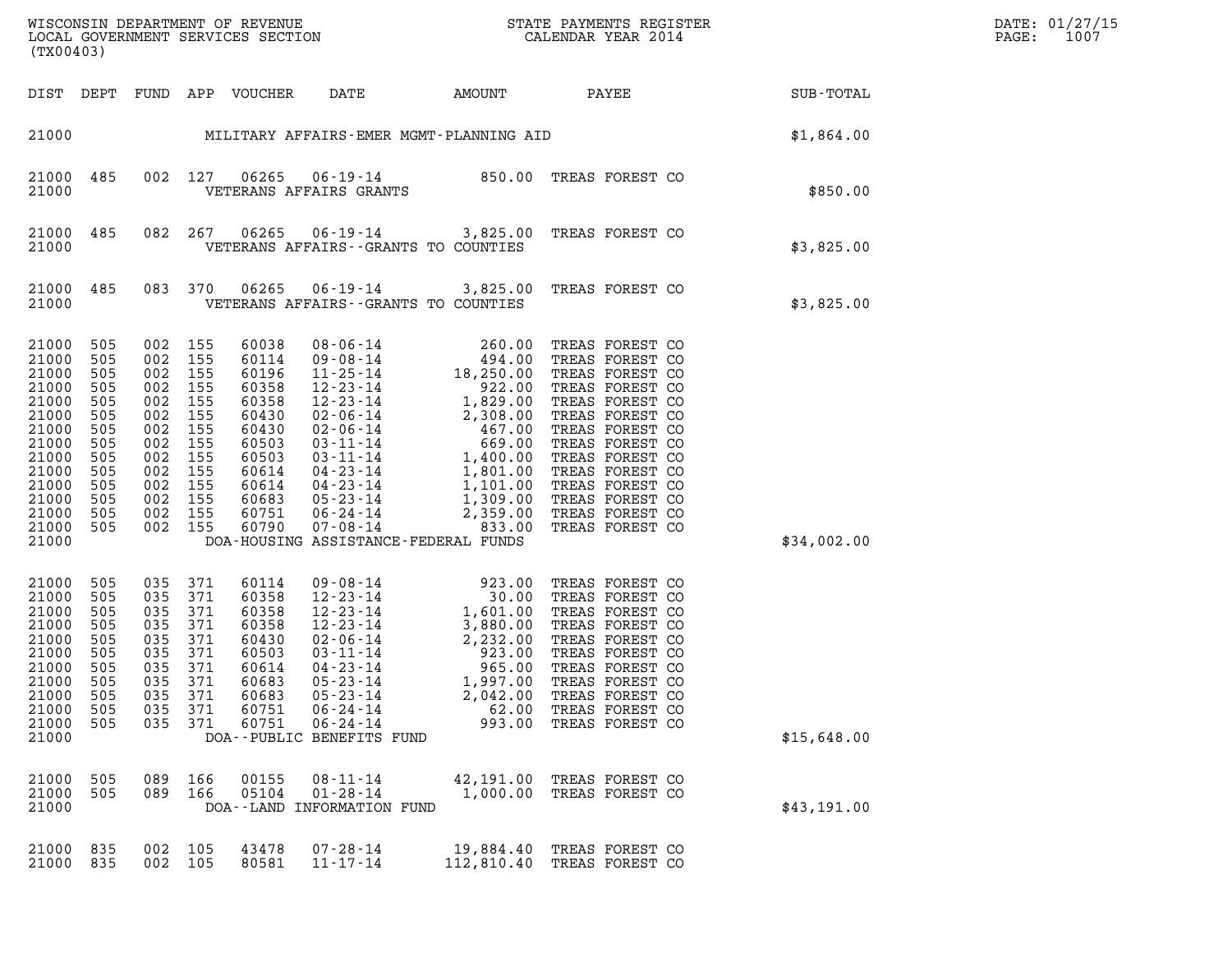| WISCONSIN DEPARTMENT OF REVENUE<br>(TX00403)        | LOCAL GOVERNMENT SERVICES SECTION                                                                | STATE PAYMENTS REGISTER<br>CALENDAR YEAR 2014              | DATE: 01/27/15<br>$\mathtt{PAGE}$ :<br>1008 |  |
|-----------------------------------------------------|--------------------------------------------------------------------------------------------------|------------------------------------------------------------|---------------------------------------------|--|
| DIST DEPT<br>FUND                                   | APP<br>VOUCHER<br>DATE                                                                           | AMOUNT<br>PAYEE                                            | SUB-TOTAL                                   |  |
| 21000                                               | REVENUE--STATE SHARED REVENUES                                                                   |                                                            | \$132,694.80                                |  |
| 21000<br>002<br>835<br>21000                        | 07-28-14<br>01021<br>109<br>REVENUE--EXEMPT COMPUTER AID                                         | 2,466.00 TREAS FOREST CO                                   | \$2,466.00                                  |  |
| 21000<br>002<br>835<br>21000<br>002<br>835<br>21000 | 07-28-14<br>302<br>10032<br>302<br>11032<br>07-28-14<br>REVENUE-FIRST DOLLAR/SCHOOL LEVY CREDITS | 1,622,842.97 TREAS FOREST CO<br>548,640.76 TREAS FOREST CO | \$2,171,483.73                              |  |
| 21000<br>021<br>835<br>21000                        | 363<br>37313<br>$03 - 24 - 14$<br>REVENUE--LOTTERY CREDIT -                                      | 325,558.31 TREAS FOREST CO                                 | \$325,558.31                                |  |
| 21000                                               | DISTRICT TOTAL APPROPRIATIONS                                                                    |                                                            | \$6,364,707.27                              |  |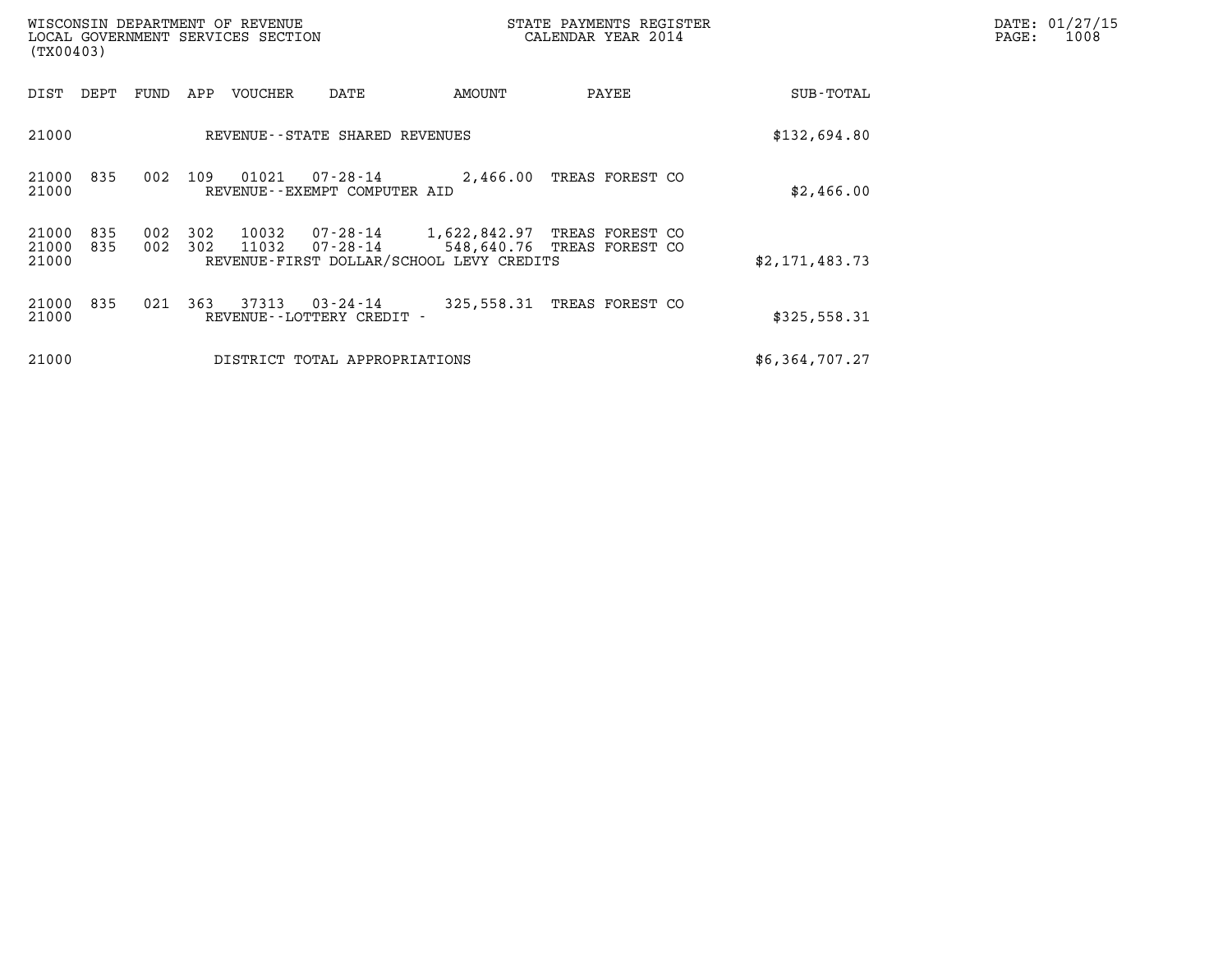| WISCONSIN DEPARTMENT OF REVENUE<br>LOCAL GOVERNMENT SERVICES SECTION | STATE PAYMENTS REGISTER<br>CALENDAR YEAR 2014 | DATE: 01/27/15<br>1009<br>PAGE: |
|----------------------------------------------------------------------|-----------------------------------------------|---------------------------------|

| WISCONSIN DEPARTMENT OF REVENUE<br>LOCAL GOVERNMENT SERVICES SECTION<br>(TX00403) |                   |  |                               |                |                                                  |                                                                                                                                                                                         | STATE PAYMENTS REGISTER<br>CALENDAR YEAR 2014                                  |              | DATE: 01/27/15<br>PAGE:<br>1009 |
|-----------------------------------------------------------------------------------|-------------------|--|-------------------------------|----------------|--------------------------------------------------|-----------------------------------------------------------------------------------------------------------------------------------------------------------------------------------------|--------------------------------------------------------------------------------|--------------|---------------------------------|
|                                                                                   |                   |  |                               |                |                                                  | DIST DEPT FUND APP VOUCHER DATE AMOUNT                                                                                                                                                  | PAYEE                                                                          | SUB-TOTAL    |                                 |
| 21002 165<br>21002                                                                |                   |  |                               |                |                                                  | 002 225 00546 06-30-14 1,042.23 TREAS TN ALVIN<br>SAFETY/PROF SERV--FIRE INSURANCE DUES                                                                                                 |                                                                                | \$1,042.23   |                                 |
| 21002<br>21002<br>21002                                                           | 370<br>370        |  | 000 001                       | 000 001 02DNR  |                                                  | NAT RESOURCES-SEVERANCE/YIELD/WITHDRAWAL                                                                                                                                                | 01DNR  06-19-14  2,080.91 TREAS TOWN ALVIN<br>09-11-14 663.59 TREAS TOWN ALVIN | \$2,744.50   |                                 |
| 21002<br>21002                                                                    | 370               |  |                               |                |                                                  | 012 571 37535 06-16-14 500.44 TREAS TN ALVIN<br>NAT RESOURCES--FOREST CROP/MFL/CO FOREST                                                                                                |                                                                                | \$500.44     |                                 |
| 21002 370<br>21002                                                                |                   |  |                               |                |                                                  | 012 584 00109 09-30-14 44,573.83 TREAS TN ALVIN<br>NAT RESOURCES -- PMT IN LIEU OF TAXES                                                                                                |                                                                                | \$44,573.83  |                                 |
| 21002<br>21002<br>21002<br>21002 395<br>21002                                     | 395<br>395<br>395 |  | 011 191<br>011 191<br>011 191 | 04544          | 10544 04-07-14<br>011 191 30544 10-06-14         | 01-06-14 34,354.09 TOWN OF ALVIN<br>04-07-14 34,354.09 TOWN OF ALVIN<br>07-07-14 34,354.09 TOWN OF ALVIN<br>10-06-14 34,354.11 TOWN OF ALVIN<br>TRANSPORTATION--GENERAL TRANSP AIDS-GTA |                                                                                | \$137,416.38 |                                 |
| 21002<br>21002<br>21002                                                           | 835<br>835        |  | 002 105<br>002 105            | 43463<br>80566 | $11 - 17 - 14$<br>REVENUE--STATE SHARED REVENUES | 07-28-14 365.58 TREAS TN ALVIN                                                                                                                                                          | 2,071.61 TREAS TN ALVIN                                                        | \$2,437.19   |                                 |
| 21002                                                                             |                   |  |                               |                | DISTRICT TOTAL APPROPRIATIONS                    |                                                                                                                                                                                         |                                                                                | \$188,714.57 |                                 |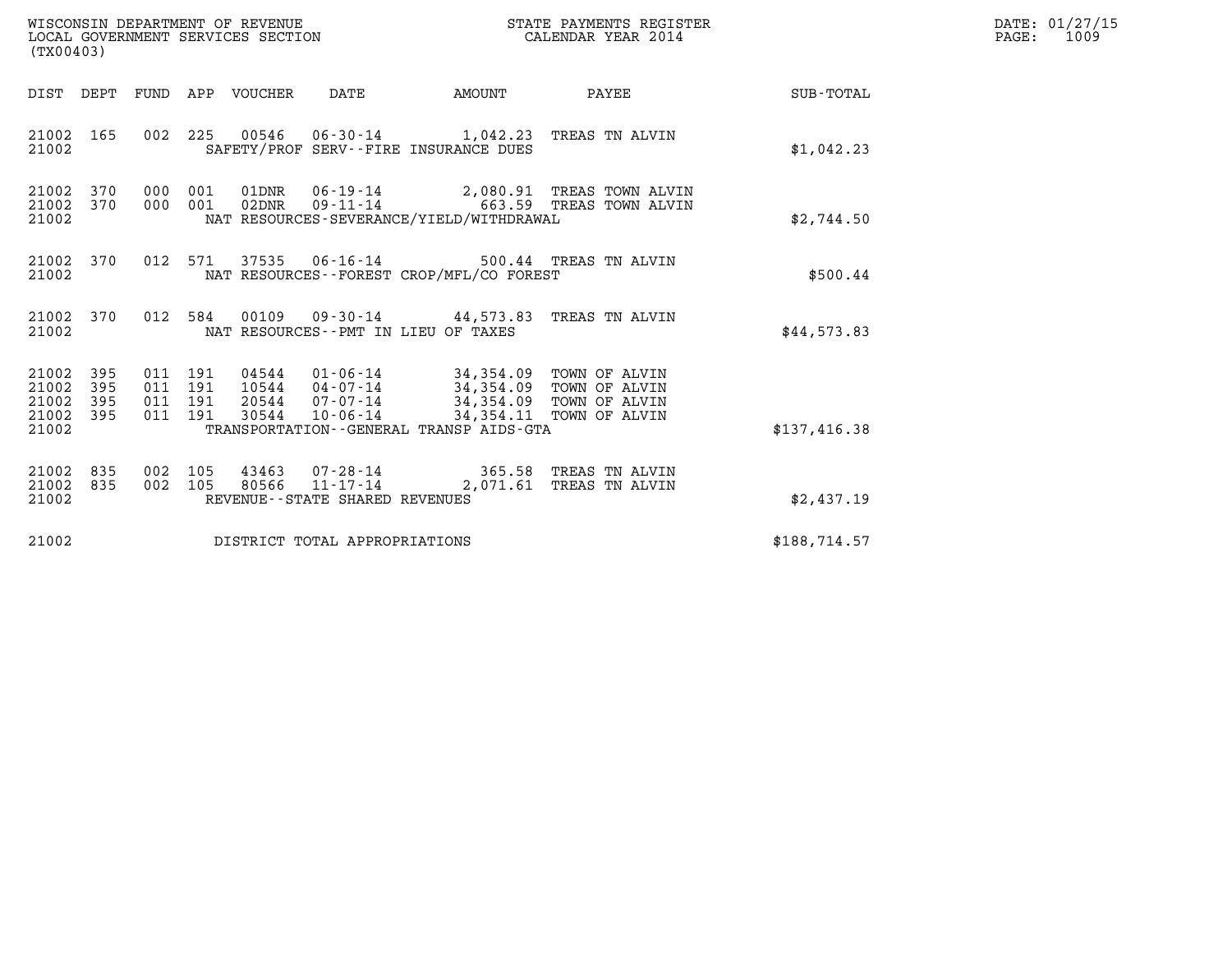| (TX00403)                       |     |                    |                    |                                 |                                  |                                              |                                                                                             |                  | DATE: 01/27/15<br>$\mathtt{PAGE:}$<br>1010 |
|---------------------------------|-----|--------------------|--------------------|---------------------------------|----------------------------------|----------------------------------------------|---------------------------------------------------------------------------------------------|------------------|--------------------------------------------|
|                                 |     |                    |                    | DIST DEPT FUND APP VOUCHER DATE |                                  | AMOUNT                                       | PAYEE                                                                                       | <b>SUB-TOTAL</b> |                                            |
| 21004 165<br>21004              |     |                    |                    |                                 |                                  | SAFETY/PROF SERV--FIRE INSURANCE DUES        | 002 225 00547 06-30-14 1,221.93 TREAS TN ARGONNE                                            | \$1,221.93       |                                            |
| 21004 370<br>21004              |     |                    | 000 001            |                                 |                                  | NAT RESOURCES-SEVERANCE/YIELD/WITHDRAWAL     | 01DNR  06-19-14    167.10 TREAS TOWN ARGONNE                                                | \$167.10         |                                            |
| 21004 370                       |     |                    |                    |                                 |                                  |                                              | 002 503 16556 01-30-14 1,320.40 TREAS TN ARGONNE<br>TOWN SHARE 122.50                       |                  |                                            |
| 21004                           |     |                    |                    |                                 |                                  | NAT RESOURCES--AIDS IN LIEU OF TAXES         |                                                                                             | \$1,320.40       |                                            |
| 21004 370<br>21004              |     |                    |                    |                                 |                                  | NAT RESOURCES - - FOREST CROP/MFL/CO FOREST  | 012 571 37536 06-16-14 968.09 TREAS TN ARGONNE                                              | \$968.09         |                                            |
| 21004 370<br>21004              |     |                    |                    |                                 |                                  | NAT RESOURCES - - PMT IN LIEU OF TAXES       | 012 584 00110 09-30-14 29,630.29 TREAS TN ARGONNE                                           | \$29,630.29      |                                            |
| 21004 395<br>21004 395          |     |                    | 011 191<br>011 191 |                                 |                                  |                                              | 04545  01-06-14  26,859.43  TOWN OF ARGONNE<br>10545  04-07-14  26,859.43  TOWN OF ARGONNE  |                  |                                            |
| 21004<br>21004 395<br>21004     | 395 | 011 191            | 011 191            |                                 | 20545 07-07-14<br>30545 10-06-14 | TRANSPORTATION - - GENERAL TRANSP AIDS - GTA | 26,859.43 TOWN OF ARGONNE<br>26,859.46 TOWN OF ARGONNE                                      | \$107,437.75     |                                            |
|                                 |     |                    |                    |                                 |                                  |                                              |                                                                                             |                  |                                            |
| 21004 835<br>21004 835<br>21004 |     | 002 105<br>002 105 |                    |                                 | REVENUE--STATE SHARED REVENUES   |                                              | 43464  07-28-14  4,790.45  TREAS TN ARGONNE<br>80567  11-17-14  27,145.88  TREAS TN ARGONNE | \$31,936.33      |                                            |
|                                 |     |                    |                    |                                 |                                  |                                              |                                                                                             |                  |                                            |
| 21004                           |     |                    |                    |                                 | DISTRICT TOTAL APPROPRIATIONS    |                                              |                                                                                             | \$172,681.89     |                                            |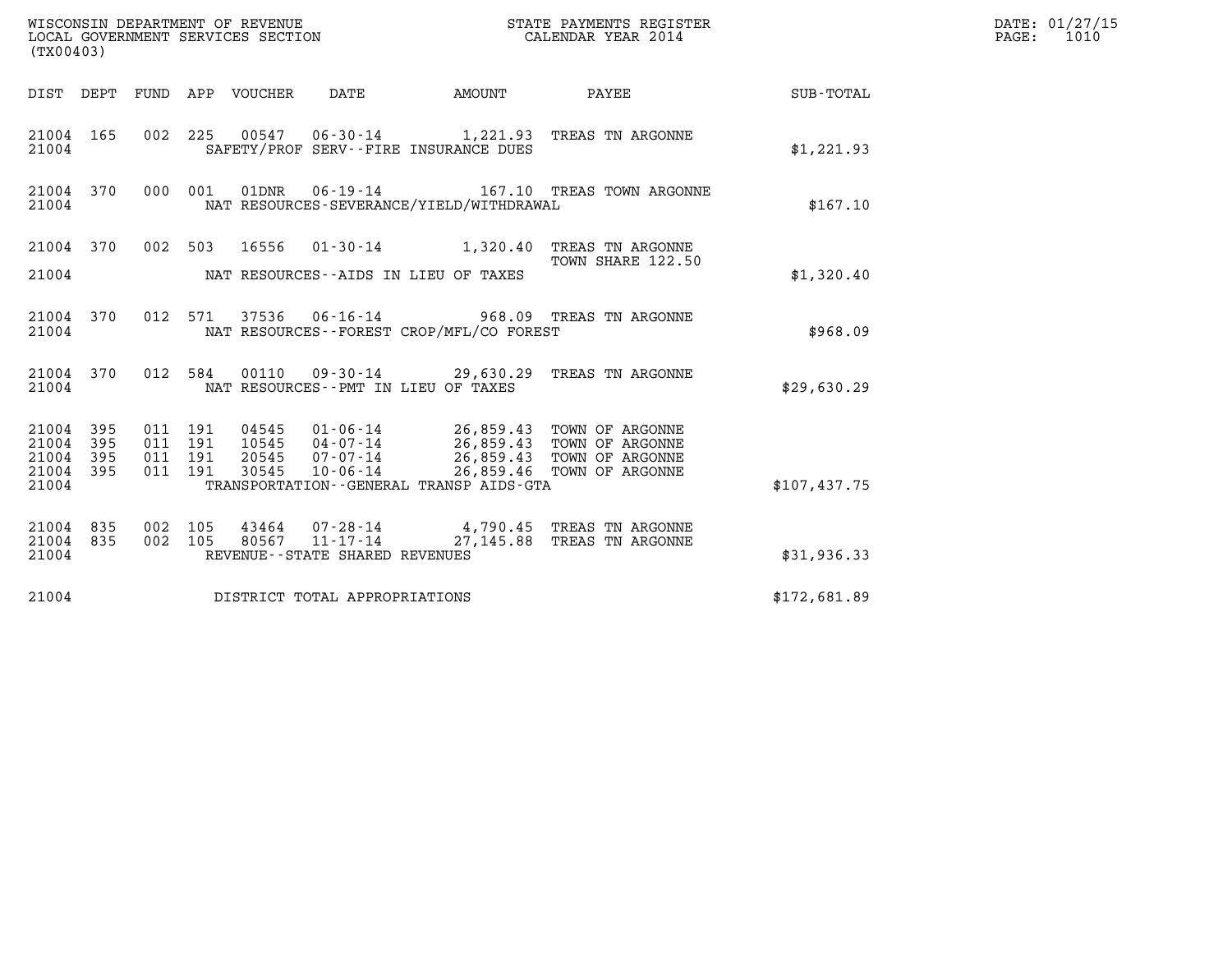| (TX00403)                                                 |                                          |  |                                   |                                          | WISCONSIN DEPARTMENT OF REVENUE<br>LOCAL GOVERNMENT SERVICES SECTION<br>LOCAL GOVERNMENT SERVICES SECTION<br>CALENDAR YEAR 2014                                                                                          |               | DATE: 01/27/15<br>PAGE: 1011 |
|-----------------------------------------------------------|------------------------------------------|--|-----------------------------------|------------------------------------------|--------------------------------------------------------------------------------------------------------------------------------------------------------------------------------------------------------------------------|---------------|------------------------------|
|                                                           |                                          |  |                                   |                                          | DIST DEPT FUND APP VOUCHER DATE AMOUNT PAYEE TO SUB-TOTAL                                                                                                                                                                |               |                              |
| 21006 165<br>21006                                        |                                          |  |                                   | SAFETY/PROF SERV--FIRE INSURANCE DUES    | 002 225 00548 06-30-14 1,257.87 TREAS TN ARMSTRONG CREEK                                                                                                                                                                 | \$1,257.87    |                              |
| 21006 370 000 001<br>21006 370<br>21006                   | 000 001                                  |  |                                   | NAT RESOURCES-SEVERANCE/YIELD/WITHDRAWAL |                                                                                                                                                                                                                          | \$2,466.21    |                              |
| 21006                                                     |                                          |  |                                   | NAT RESOURCES--FOREST CROP/MFL/CO FOREST | 21006 370 012 571 37537 06-16-14 1,554.18 TREAS TN ARMSTRONG CREEK                                                                                                                                                       | \$1,554.18    |                              |
| 21006                                                     |                                          |  |                                   | NAT RESOURCES--PMT IN LIEU OF TAXES      | 21006 370 012 584 00111 09-30-14 7,152.05 TREAS TN ARMSTRONG CREEK                                                                                                                                                       | \$7,152.05    |                              |
| 21006 395<br>21006 395<br>21006 395<br>21006 395<br>21006 | 011 191<br>011 191<br>011 191<br>011 191 |  |                                   | TRANSPORTATION--GENERAL TRANSP AIDS-GTA  | 04546  01-06-14  23,769.04  TOWN OF ARMSTRONG CREEK<br>10546  04-07-14  23,769.04  TOWN OF ARMSTRONG CREEK<br>20546  07-07-14  23,769.04  TOWN OF ARMSTRONG CREEK<br>30546  10-06-14  23,769.06  TOWN OF ARMSTRONG CREEK | \$95,076.18   |                              |
| 21006 835 002 105<br>21006 835<br>21006                   |                                          |  | REVENUE - - STATE SHARED REVENUES |                                          | 002 105 43465 07-28-14 3,104.18 TREAS TN ARMSTRONG CREEK 002 105 80568 11-17-14 17,626.05 TREAS TN ARMSTRONG CREEK                                                                                                       | \$20,730.23   |                              |
| 21006 835<br>21006                                        |                                          |  | REVENUE--EXEMPT COMPUTER AID      |                                          | 002 109 02503 07-28-14 9.00 TREAS TN ARMSTRONG CREEK                                                                                                                                                                     | \$9.00        |                              |
| 21006                                                     |                                          |  | DISTRICT TOTAL APPROPRIATIONS     |                                          |                                                                                                                                                                                                                          | \$128, 245.72 |                              |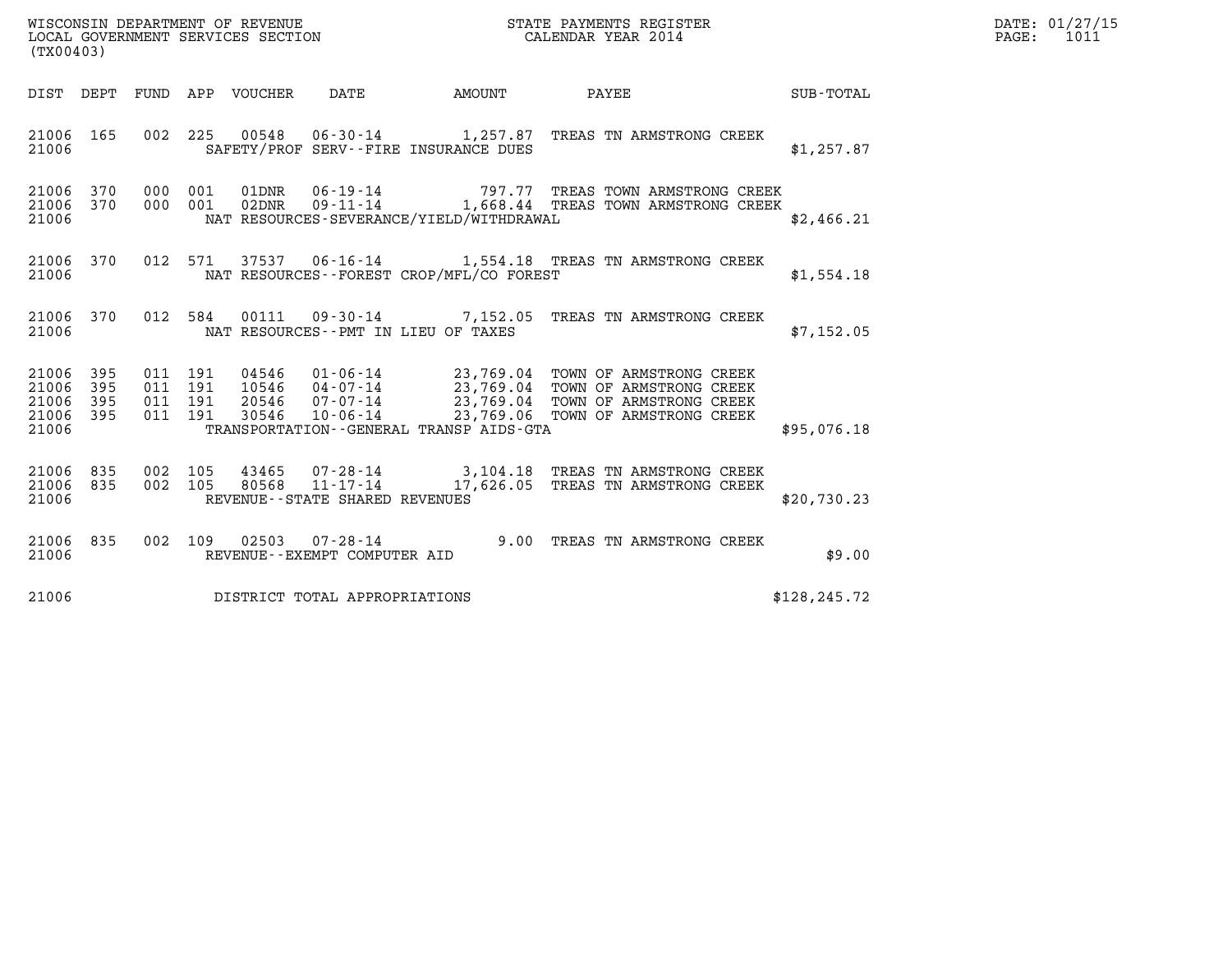| WISCONSIN DEPARTMENT OF REVENUE<br>LOCAL GOVERNMENT SERVICES SECTION | STATE PAYMENTS REGISTER<br>CALENDAR YEAR 2014 | DATE: 01/27/15<br>1012<br>PAGE: |
|----------------------------------------------------------------------|-----------------------------------------------|---------------------------------|

| (TX00403)                                                 |           |                    |       |                                   |                                              | WISCONSIN DEPARTMENT OF REVENUE<br>LOCAL GOVERNMENT SERVICES SECTION<br>CALENDAR YEAR 2014                                                                                                                                                                                                                                                          |              | DATE: 01/27/15<br>PAGE: 1012 |
|-----------------------------------------------------------|-----------|--------------------|-------|-----------------------------------|----------------------------------------------|-----------------------------------------------------------------------------------------------------------------------------------------------------------------------------------------------------------------------------------------------------------------------------------------------------------------------------------------------------|--------------|------------------------------|
|                                                           |           |                    |       |                                   |                                              | DIST DEPT FUND APP VOUCHER DATE AMOUNT PAYEE TOTAL                                                                                                                                                                                                                                                                                                  |              |                              |
| 21008                                                     | 21008 165 |                    |       |                                   | SAFETY/PROF SERV--FIRE INSURANCE DUES        | 002 225 00549 06-30-14 431.27 TREAS TN BLACKWELL                                                                                                                                                                                                                                                                                                    | \$431.27     |                              |
| 21008                                                     | 21008 370 |                    |       |                                   | NAT RESOURCES-SEVERANCE/YIELD/WITHDRAWAL     | 000 001 01DNR  06-19-14  1,805.92 TREAS TOWN BLACKWELL                                                                                                                                                                                                                                                                                              | \$1,805.92   |                              |
| 21008 370<br>21008                                        | 370       | 002 503<br>002 503 |       |                                   |                                              | 16557  01-30-14  374.89 TREAS TN BLACKWELL<br>16729  02-05-14  576.79 TREAS TN BLACKWELL<br>16946  02-14-14  576.79 TREAS TN BLACKWELL                                                                                                                                                                                                              |              |                              |
| 21008<br>21008                                            | 370       | 002 503            |       |                                   | NAT RESOURCES -- AIDS IN LIEU OF TAXES       |                                                                                                                                                                                                                                                                                                                                                     | \$1,528.47   |                              |
| 21008                                                     | 21008 370 |                    |       |                                   | NAT RESOURCES--FOREST CROP/MFL/CO FOREST     | 012 571 37538 06-16-14 1,315.45 TREAS TN BLACKWELL                                                                                                                                                                                                                                                                                                  | \$1,315.45   |                              |
| 21008                                                     | 21008 370 | 012 584            |       |                                   | NAT RESOURCES--PMT IN LIEU OF TAXES          | 00112  09-30-14  24,902.50  TREAS TN BLACKWELL                                                                                                                                                                                                                                                                                                      | \$24,902.50  |                              |
| 21008 395<br>21008 395<br>21008 395<br>21008 395<br>21008 |           |                    |       |                                   | TRANSPORTATION - - GENERAL TRANSP AIDS - GTA | $\begin{array}{cccc} 011 & 191 & 04547 & 01\cdot 06\cdot 14 & 27,134\cdot 64 & \textrm{TOWN OF BLACKWELL} \\ 011 & 191 & 10547 & 04\cdot 07\cdot 14 & 27,134\cdot 64 & \textrm{TOWN OF BLACKWELL} \\ 011 & 191 & 20547 & 07\cdot 07\cdot 14 & 27,134\cdot 64 & \textrm{TOWN OF BLACKWELL} \\ 011 & 191 & 30547 & 10\cdot 06\cdot 14 & 27,134\cdot $ | \$108,538.59 |                              |
| 21008 395<br>21008                                        |           |                    |       |                                   | TRANSPORTATION--LRIP/TRIP/MSIP GRANTS        | 011 278 34061 12-12-14 25,000.00 TREAS TN BLACKWELL                                                                                                                                                                                                                                                                                                 | \$25,000.00  |                              |
| 21008 835<br>21008 835<br>21008                           |           | 002 105<br>002 105 | 43466 | REVENUE - - STATE SHARED REVENUES |                                              | 07-28-14 5,091.05 TREAS TN BLACKWELL<br>80569 11-17-14 28,849.28 TREAS TN BLACKWELL                                                                                                                                                                                                                                                                 | \$33,940.33  |                              |
| 21008                                                     |           |                    |       | DISTRICT TOTAL APPROPRIATIONS     |                                              |                                                                                                                                                                                                                                                                                                                                                     | \$197,462.53 |                              |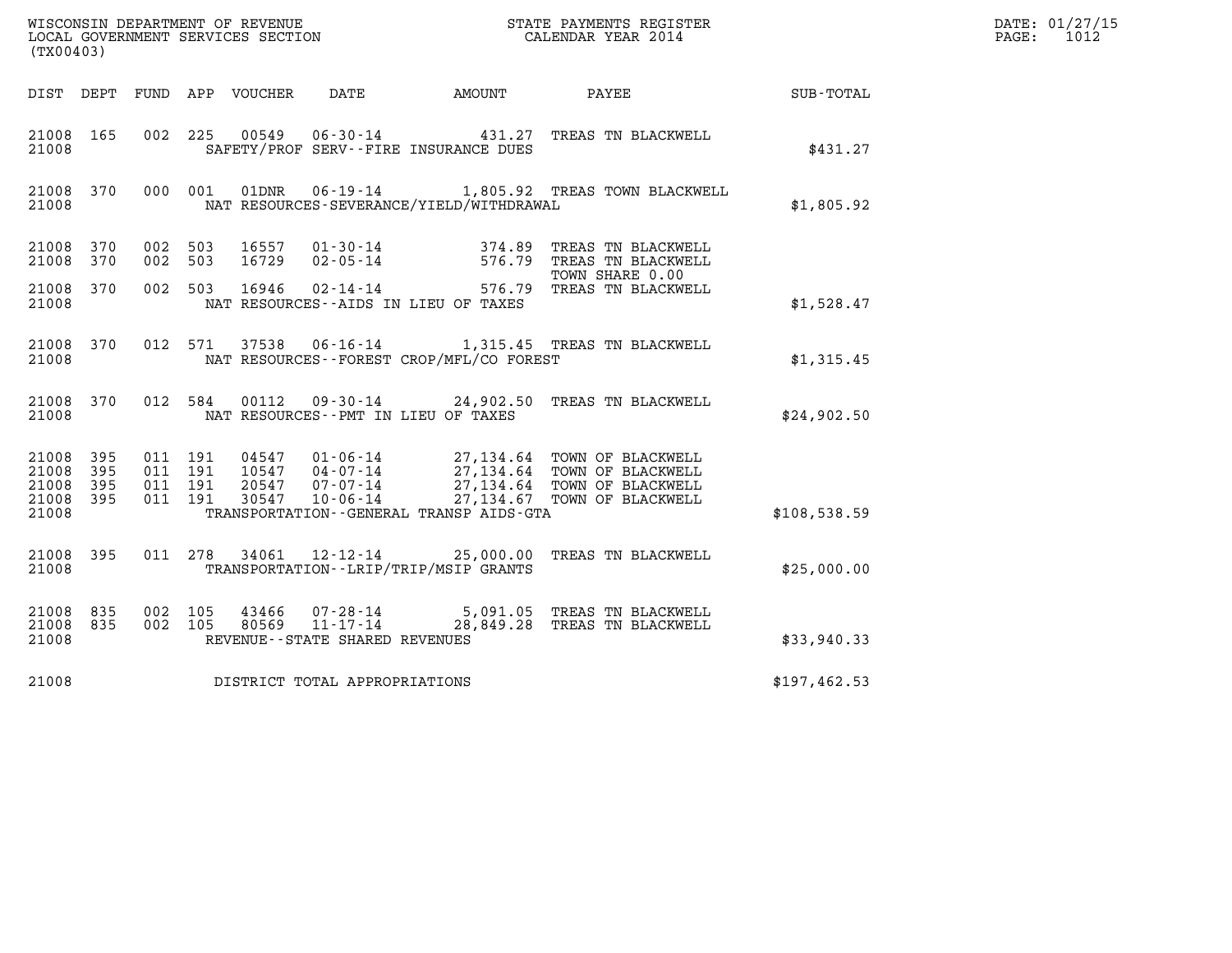| WISCONSIN DEPARTMENT OF REVENUE<br>LOCAL GOVERNMENT SERVICES SECTION | STATE PAYMENTS REGISTER<br>CALENDAR YEAR 2014 | DATE: 01/27/15<br>1013<br>PAGE: |
|----------------------------------------------------------------------|-----------------------------------------------|---------------------------------|

| WISCONSIN DEPARTMENT OF REVENUE<br>(TX00403)        | LOCAL GOVERNMENT SERVICES SECTION                                                          | STATE PAYMENTS REGIS'<br>CALENDAR YEAR 2014<br>STATE PAYMENTS REGISTER           |             |
|-----------------------------------------------------|--------------------------------------------------------------------------------------------|----------------------------------------------------------------------------------|-------------|
| DIST<br>DEPT                                        | FUND APP VOUCHER DATE<br><b>AMOUNT</b>                                                     | PAYEE                                                                            | SUB-TOTAL   |
| 21010<br>165<br>002<br>21010                        | 225<br>SAFETY/PROF SERV--FIRE INSURANCE DUES                                               | 00550  06-30-14  359.39  TREAS TN CASWELL                                        | \$359.39    |
| 370<br>000<br>21010<br>21010<br>370<br>000<br>21010 | 001<br>01DNR<br>$09 - 11 - 14$<br>02DNR<br>001<br>NAT RESOURCES-SEVERANCE/YIELD/WITHDRAWAL | 06-19-14 4,913.22 TREAS TOWN CASWELL<br>936.48 TREAS TOWN CASWELL                | \$5,849.70  |
| 21010<br>370<br>002                                 | 503<br>16730<br>$02 - 05 - 14$ 938.00                                                      | TREAS TN CASWELL<br>TOWN SHARE 38.61                                             |             |
| 21010                                               | NAT RESOURCES--AIDS IN LIEU OF TAXES                                                       |                                                                                  | \$938.00    |
| 21010<br>370<br>012<br>21010                        | 571<br>NAT RESOURCES - - FOREST CROP/MFL/CO FOREST                                         | 37539  06-16-14  3,769.99  TREAS TN CASWELL                                      | \$3,769.99  |
| 012<br>21010<br>370<br>21010                        | 584<br>00113<br>09-30-14 7,012.60<br>NAT RESOURCES - - PMT IN LIEU OF TAXES                | TREAS TN CASWELL                                                                 | \$7,012.60  |
| 21010<br>395<br>011<br>21010<br>395<br>011          | 191<br>191                                                                                 | 3,622.70 TOWN OF CASWELL<br>3,622.70 TOWN OF CASWELL<br>3,622.70 TOWN OF CASWELL |             |
| 21010<br>395<br>011<br>21010<br>395<br>011<br>21010 | 191<br>30548<br>$10 - 06 - 14$<br>191<br>TRANSPORTATION--GENERAL TRANSP AIDS-GTA           | 3,622.70 TOWN OF CASWELL                                                         | \$14,490.80 |
| 21010<br>835<br>002<br>21010<br>835<br>002<br>21010 | 105<br>43467<br>07-28-14<br>105<br>80570<br>REVENUE - - STATE SHARED REVENUES              | 2,835.63 TREAS TN CASWELL<br>11-17-14 16,068.60 TREAS TN CASWELL                 | \$18,904.23 |
| 21010                                               | DISTRICT TOTAL APPROPRIATIONS                                                              |                                                                                  | \$51,324.71 |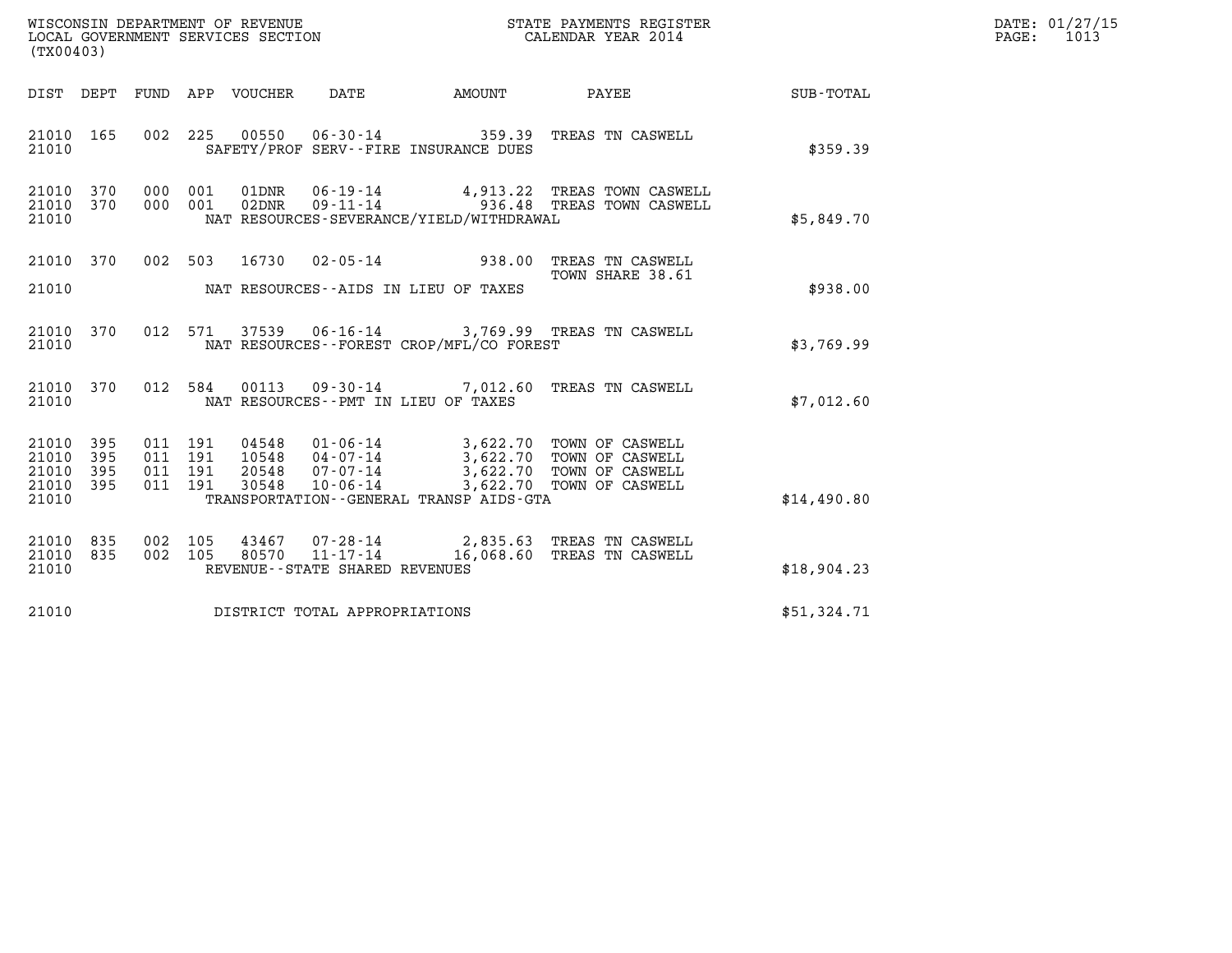| DATE: | 01/27/15 |
|-------|----------|
| PAGE: | 1014     |

| (TX00403)                                    |                                |         |                                          |                |                                      |                                              |                                                                                                                                                                                                                                      |               | DATE: 01/27/15<br>PAGE: 1014 |
|----------------------------------------------|--------------------------------|---------|------------------------------------------|----------------|--------------------------------------|----------------------------------------------|--------------------------------------------------------------------------------------------------------------------------------------------------------------------------------------------------------------------------------------|---------------|------------------------------|
|                                              |                                |         |                                          |                |                                      |                                              | DIST DEPT FUND APP VOUCHER DATE AMOUNT PAYEE TOTAL                                                                                                                                                                                   |               |                              |
| 21012 165<br>21012                           |                                |         |                                          | 002 225 00551  |                                      | SAFETY/PROF SERV--FIRE INSURANCE DUES        | 06-30-14 1,832.90 TREAS TN CRANDON                                                                                                                                                                                                   | \$1,832.90    |                              |
| 21012                                        | 21012 370<br>21012 370         |         | 000 001<br>000 001                       | 01DNR<br>02DNR |                                      | NAT RESOURCES-SEVERANCE/YIELD/WITHDRAWAL     | 06-19-14 260.18 TREAS TOWN CRANDON<br>09-11-14 2,047.40 TREAS TOWN CRANDON                                                                                                                                                           | \$2,307.58    |                              |
| 21012 370<br>21012                           | 21012 370                      |         | 002 503                                  | 16558          |                                      | NAT RESOURCES--AIDS IN LIEU OF TAXES         | 01-30-14 6,133.79 TREAS TN CRANDON<br>TOWN SHARE 869.63<br>002 503 16947 02-14-14 6,133.79 TREAS TN CRANDON                                                                                                                          | \$12, 267.58  |                              |
| 21012                                        | 21012 370 012 571<br>21012 370 |         | 012 571                                  | 37540<br>37540 |                                      | NAT RESOURCES--FOREST CROP/MFL/CO FOREST     | 06-16-14 1,228.96 TREAS TN CRANDON<br>06-16-14 166.11 TREAS TN CRANDON                                                                                                                                                               | \$1,395.07    |                              |
| 21012                                        | 21012 370 012 579<br>21012 370 |         | 012 579                                  | 19319<br>19319 | NAT RESOURCES--AIDS IN LIEU OF TAXES |                                              | 04-16-14 1,905.23 TREAS TN CRANDON<br>04-16-14 64.00 TREAS TN CRANDON                                                                                                                                                                | \$1,969.23    |                              |
| 21012 395<br>21012 395<br>21012 395<br>21012 | 21012 395                      |         | 011 191<br>011 191<br>011 191<br>011 191 |                |                                      | TRANSPORTATION - - GENERAL TRANSP AIDS - GTA | 04549  01-06-14  16,348.53  TOWN OF CRANDON<br>10549  04-07-14  16,348.53  TOWN OF CRANDON<br>20549  07-07-14  16,348.53  TOWN OF CRANDON<br>30549  10-06-14  16,348.54  TOWN OF CRANDON                                             | \$65,394.13   |                              |
| 21012 835<br>21012 835<br>21012              |                                | 002 105 | 002 105                                  | 43468<br>80571 | REVENUE--STATE SHARED REVENUES       |                                              | 07-28-14<br>11-17-14 4,908.92 TREAS TN CRANDON<br>27.817.19 mpms of the computer of the computer of the computer of the computer of the computer of the computer<br>27.817.19 mpms of the computer of the computer of the computer o | \$32,726.11   |                              |
| 21012                                        | 21012 835                      |         |                                          |                | REVENUE--EXEMPT COMPUTER AID         |                                              | 002 109 02504 07-28-14 333.00 TREAS TN CRANDON                                                                                                                                                                                       | \$333.00      |                              |
| 21012                                        | 21012 835                      |         |                                          | 002 501 00002  |                                      | DOA-PAYMENT FOR MUNICIPAL SERVICES AID       | 02-03-14 45.04 TREAS TN CRANDON                                                                                                                                                                                                      | \$45.04       |                              |
| 21012                                        |                                |         |                                          |                | DISTRICT TOTAL APPROPRIATIONS        |                                              |                                                                                                                                                                                                                                      | \$118, 270.64 |                              |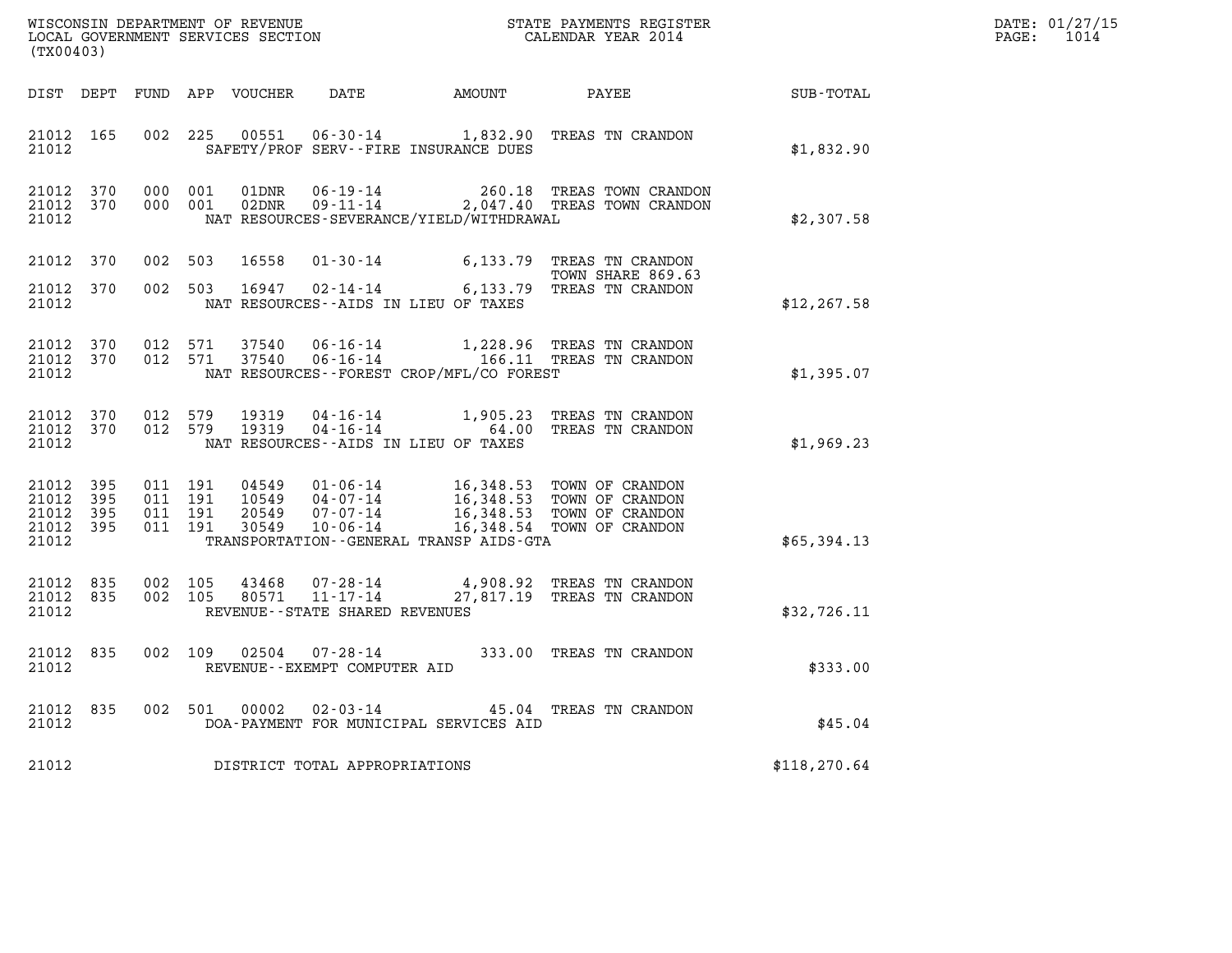| (TX00403)                                                    |                                          | WISCONSIN DEPARTMENT OF REVENUE<br>LOCAL GOVERNMENT SERVICES SECTION |                                                                                                                                                                                                                                     | STATE PAYMENTS REGISTER<br>CALENDAR YEAR 2014                          |              | DATE: 01/27/15<br>$\mathtt{PAGE:}$<br>1015 |
|--------------------------------------------------------------|------------------------------------------|----------------------------------------------------------------------|-------------------------------------------------------------------------------------------------------------------------------------------------------------------------------------------------------------------------------------|------------------------------------------------------------------------|--------------|--------------------------------------------|
|                                                              |                                          | DIST DEPT FUND APP VOUCHER DATE                                      | <b>EXAMPLE THE AMOUNT</b>                                                                                                                                                                                                           | <b>PAYEE</b>                                                           | SUB-TOTAL    |                                            |
| 21014 165<br>21014                                           |                                          | SAFETY/PROF SERV--FIRE INSURANCE DUES                                |                                                                                                                                                                                                                                     | 002 225 00552 06-30-14 2,066.50 TREAS TN FREEDOM                       | \$2,066.50   |                                            |
| 21014 370<br>21014                                           |                                          |                                                                      | NAT RESOURCES-SEVERANCE/YIELD/WITHDRAWAL                                                                                                                                                                                            | 000 001 01DNR  06-19-14   1,167.81 TREAS TOWN FREEDOM                  | \$1,167.81   |                                            |
| 21014 370<br>21014                                           |                                          |                                                                      | NAT RESOURCES - - FOREST CROP/MFL/CO FOREST                                                                                                                                                                                         | 012 571 37541 06-16-14 122.11 TREAS TN FREEDOM                         | \$122.11     |                                            |
| 21014 370<br>21014                                           |                                          | NAT RESOURCES -- PMT IN LIEU OF TAXES                                |                                                                                                                                                                                                                                     | 012 584 00114 09-30-14 10,940.23 TREAS TN FREEDOM                      | \$10,940.23  |                                            |
| 21014 395<br>21014 395<br>21014<br>395<br>21014 395<br>21014 | 011 191<br>011 191<br>011 191<br>011 191 |                                                                      | 04550  01-06-14  21,069.44  TOWN OF FREEDOM<br>10550  04-07-14  21,069.44  TOWN OF FREEDOM<br>20550  07-07-14  21,069.44  TOWN OF FREEDOM<br>30550  10-06-14  21,069.45  TOWN OF FREEDOM<br>TRANSPORTATION--GENERAL TRANSP AIDS-GTA |                                                                        | \$84,277.77  |                                            |
| 21014 835<br>21014 835<br>21014                              | 002 105<br>002 105                       | $11 - 17 - 14$<br>80572<br>REVENUE--STATE SHARED REVENUES            |                                                                                                                                                                                                                                     | 43469  07-28-14  647.00  TREAS TN FREEDOM<br>3,666.32 TREAS TN FREEDOM | \$4,313.32   |                                            |
| 21014 835<br>21014                                           |                                          | REVENUE--EXEMPT COMPUTER AID                                         |                                                                                                                                                                                                                                     | 002 109 02505 07-28-14 3.00 TREAS TN FREEDOM                           | \$3.00       |                                            |
| 21014                                                        |                                          | DISTRICT TOTAL APPROPRIATIONS                                        |                                                                                                                                                                                                                                     |                                                                        | \$102,890.74 |                                            |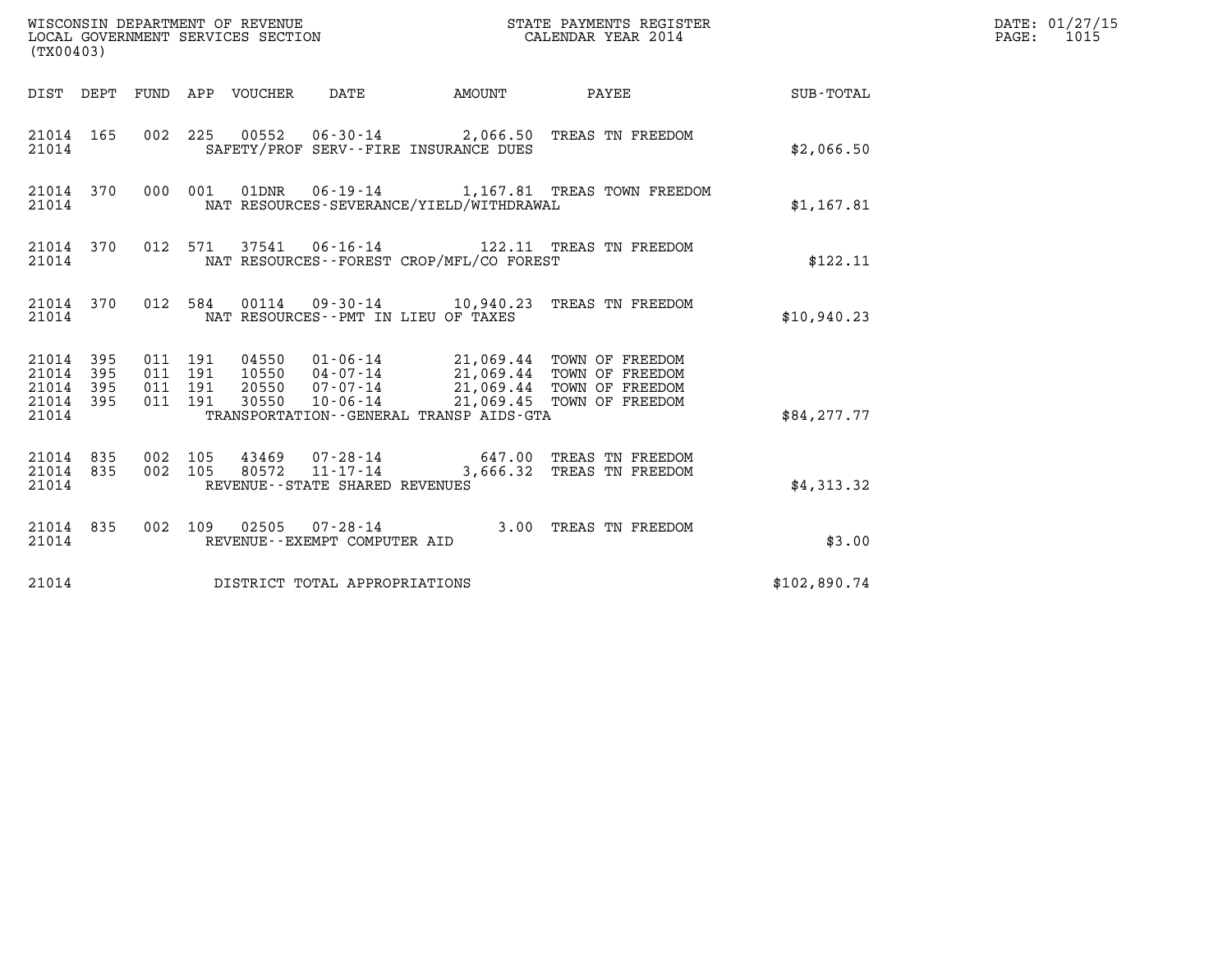| (TX00403)                                 |                            |                    |                            |                |                                   |                                                                                                                                  |                                                    |              | DATE: 01/27/15<br>1016<br>$\mathtt{PAGE:}$ |
|-------------------------------------------|----------------------------|--------------------|----------------------------|----------------|-----------------------------------|----------------------------------------------------------------------------------------------------------------------------------|----------------------------------------------------|--------------|--------------------------------------------|
|                                           |                            |                    | DIST DEPT FUND APP VOUCHER |                | DATE                              | AMOUNT PAYEE                                                                                                                     |                                                    | SUB-TOTAL    |                                            |
| 21016 165<br>21016                        |                            |                    |                            |                |                                   | 002 225 00553 06-30-14 4,186.91 TREAS TN HILES<br>SAFETY/PROF SERV--FIRE INSURANCE DUES                                          |                                                    | \$4,186.91   |                                            |
| 21016 370<br>21016                        |                            |                    | 000 001                    | 02DNR          |                                   | NAT RESOURCES-SEVERANCE/YIELD/WITHDRAWAL                                                                                         | 09-11-14 1,330.78 TREAS TOWN HILES                 | \$1,330.78   |                                            |
| 21016 370<br>21016                        |                            |                    | 012 571                    |                |                                   | 37542   06-16-14   552.11   TREAS TN HILES<br>NAT RESOURCES--FOREST CROP/MFL/CO FOREST                                           |                                                    | \$552.11     |                                            |
| 21016 370 012 579<br>21016 370<br>21016   |                            |                    | 012 579                    |                |                                   | 19320  04-16-14  5.02 TREAS TN HILES<br>19320  04-16-14  49.71 TREAS TN HILES<br>NAT RESOURCES -- AIDS IN LIEU OF TAXES          |                                                    | \$54.73      |                                            |
| 21016 370<br>21016                        |                            |                    | 012 584                    |                |                                   | 00115  09-30-14  49,646.83  TREAS TN HILES<br>NAT RESOURCES - - PMT IN LIEU OF TAXES                                             |                                                    | \$49,646.83  |                                            |
| 21016<br>21016<br>21016<br>21016<br>21016 | 395<br>395<br>- 395<br>395 | 011 191<br>011 191 | 011 191<br>011 191         | 30551          | 20551 07-07-14<br>$10 - 06 - 14$  | 04551 01-06-14 53,475.42 TOWN OF HILES<br>10551 04-07-14 53,475.42 TOWN OF HILES<br>TRANSPORTATION - - GENERAL TRANSP AIDS - GTA | 53,475.42 TOWN OF HILES<br>53,475.42 TOWN OF HILES | \$213,901.68 |                                            |
| 21016 835<br>21016 835<br>21016           |                            | 002 105<br>002 105 |                            | 43470<br>80573 | REVENUE - - STATE SHARED REVENUES | 07-28-14 1,345.03 TREAS TN HILES<br>11-17-14 7,621.82 TREAS TN HILES                                                             |                                                    | \$8,966.85   |                                            |
| 21016 835<br>21016                        |                            |                    |                            |                | REVENUE--EXEMPT COMPUTER AID      | 002 109 02506 07-28-14 1.00 TREAS TN HILES                                                                                       |                                                    | \$1.00       |                                            |
| 21016                                     |                            |                    |                            |                | DISTRICT TOTAL APPROPRIATIONS     |                                                                                                                                  |                                                    | \$278,640.89 |                                            |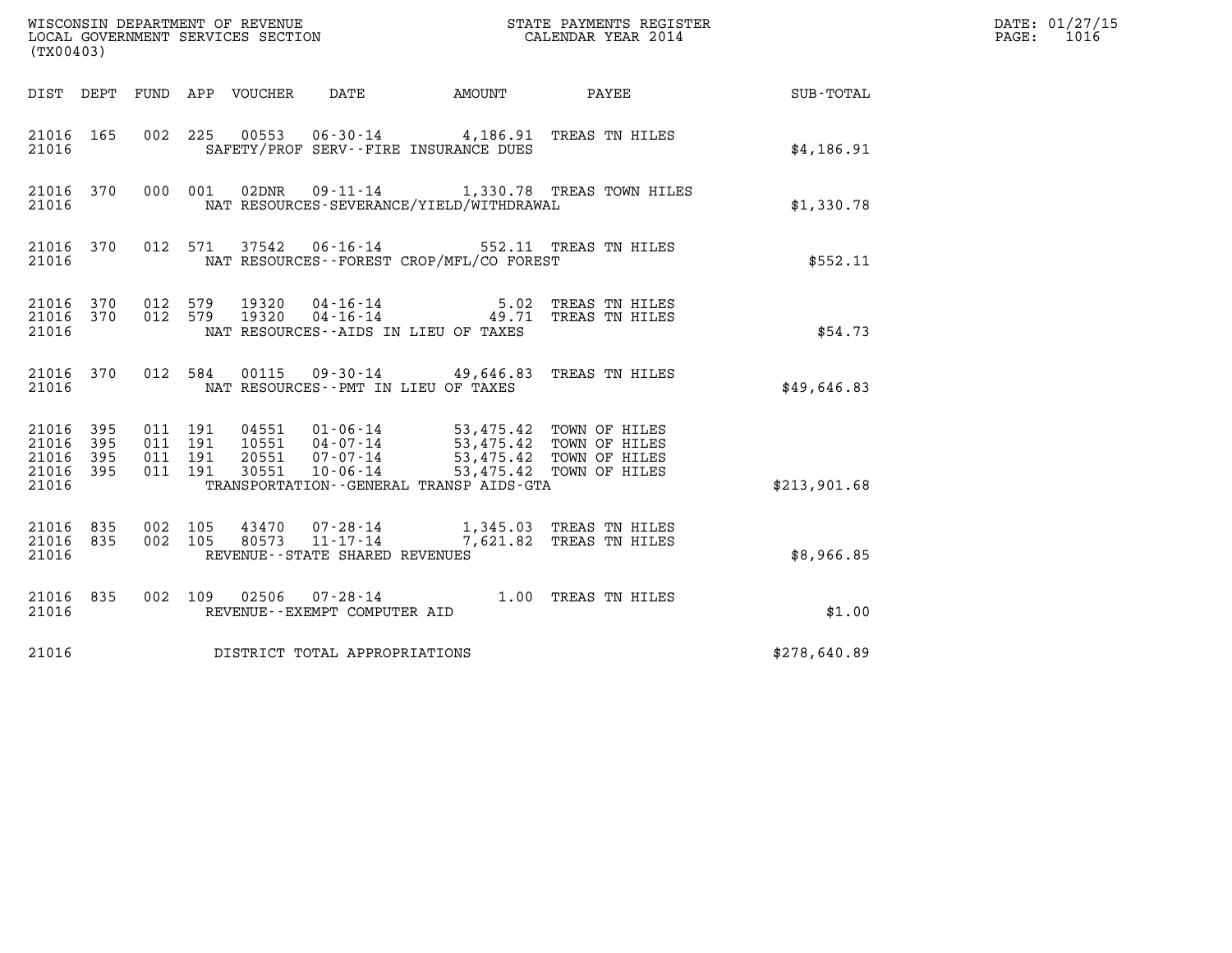| DATE: | 01/27/15 |
|-------|----------|
| PAGE: | 1017     |

| (TX00403)                                     |                   |         |                               |                                  |                                              |                                                                                                                      |                                                                                                                |               | DATE: 01/27/15<br>1017<br>PAGE: |
|-----------------------------------------------|-------------------|---------|-------------------------------|----------------------------------|----------------------------------------------|----------------------------------------------------------------------------------------------------------------------|----------------------------------------------------------------------------------------------------------------|---------------|---------------------------------|
| DIST DEPT                                     |                   |         |                               | FUND APP VOUCHER                 | DATE                                         | AMOUNT                                                                                                               | PAYEE FOR THE STATE OF THE STATE OF THE STATE OF THE STATE OF THE STATE OF THE STATE OF THE STATE OF THE STATE | SUB-TOTAL     |                                 |
| 21018 165<br>21018                            |                   | 002     | 225                           | 00554                            |                                              | 06-30-14 3,036.86 TREAS TN LAONA<br>SAFETY/PROF SERV--FIRE INSURANCE DUES                                            |                                                                                                                | \$3,036.86    |                                 |
| 21018<br>21018<br>21018 370<br>21018          | 370<br>370        |         | 000 001<br>000 001<br>000 001 | 01DNR<br>02DNR<br>03DNR          | $11 - 04 - 14$                               | NAT RESOURCES-SEVERANCE/YIELD/WITHDRAWAL                                                                             | 06-19-14 83,255.38 TREAS TOWN LAONA<br>09-11-14 4,259.65 TREAS TOWN LAONA<br>557.02 TREAS TOWN LAONA           | \$88,072.05   |                                 |
| 21018 370<br>21018                            |                   |         | 002 503                       | 16559                            |                                              | 01-30-14 2,617.93 TREAS TN LAONA<br>NAT RESOURCES--AIDS IN LIEU OF TAXES                                             | TOWN SHARE 433.92                                                                                              | \$2,617.93    |                                 |
| 21018<br>21018                                | 370               |         | 012 571                       |                                  | $37543$ 06-16-14                             | NAT RESOURCES - - FOREST CROP/MFL/CO FOREST                                                                          | 5,787.22 TREAS TN LAONA                                                                                        | \$5,787.22    |                                 |
| 21018<br>21018                                | 370               |         | 012 579                       | 19321                            |                                              | 04-16-14 12.32 TREAS TN LAONA<br>NAT RESOURCES--AIDS IN LIEU OF TAXES                                                |                                                                                                                | \$12.32       |                                 |
| 21018<br>21018                                | 370               |         | 012 584                       | 00116                            |                                              | 09-30-14 21,734.21 TREAS TN LAONA<br>NAT RESOURCES -- PMT IN LIEU OF TAXES                                           |                                                                                                                | \$21,734.21   |                                 |
| 21018<br>21018<br>21018<br>21018 395<br>21018 | 395<br>395<br>395 | 011 191 | 011 191<br>011 191<br>011 191 | 04552<br>10552<br>20552<br>30552 | $04 - 07 - 14$<br>07-07-14<br>$10 - 06 - 14$ | 01-06-14 34,512.39 TOWN OF LAONA<br>04-07-14 34,512.39 TOWN OF LAONA<br>TRANSPORTATION - - GENERAL TRANSP AIDS - GTA | 34,512.39 TOWN OF LAONA<br>34,512.40 TOWN OF LAONA                                                             | \$138,049.57  |                                 |
| 21018 455<br>21018                            |                   |         | 002 231                       | 01523                            | JUSTICE - - LAW ENFORCEMENT TRAINING         | 02-21-14 160.00 TREAS TN LAONA                                                                                       |                                                                                                                | \$160.00      |                                 |
| 21018 835<br>21018 835<br>21018               |                   |         | 002 105<br>002 105            | 43471                            | 07-28-14<br>REVENUE--STATE SHARED REVENUES   | 80574  11-17-14  78,571.34  TREAS TN LAONA                                                                           | 13,864.80 TREAS TN LAONA                                                                                       | \$92,436.14   |                                 |
| 21018 835<br>21018                            |                   |         | 002 109                       |                                  | REVENUE - - EXEMPT COMPUTER AID              |                                                                                                                      | 445.00 TREAS TN LAONA                                                                                          | \$445.00      |                                 |
| 21018                                         |                   |         |                               |                                  | DISTRICT TOTAL APPROPRIATIONS                |                                                                                                                      |                                                                                                                | \$352, 351.30 |                                 |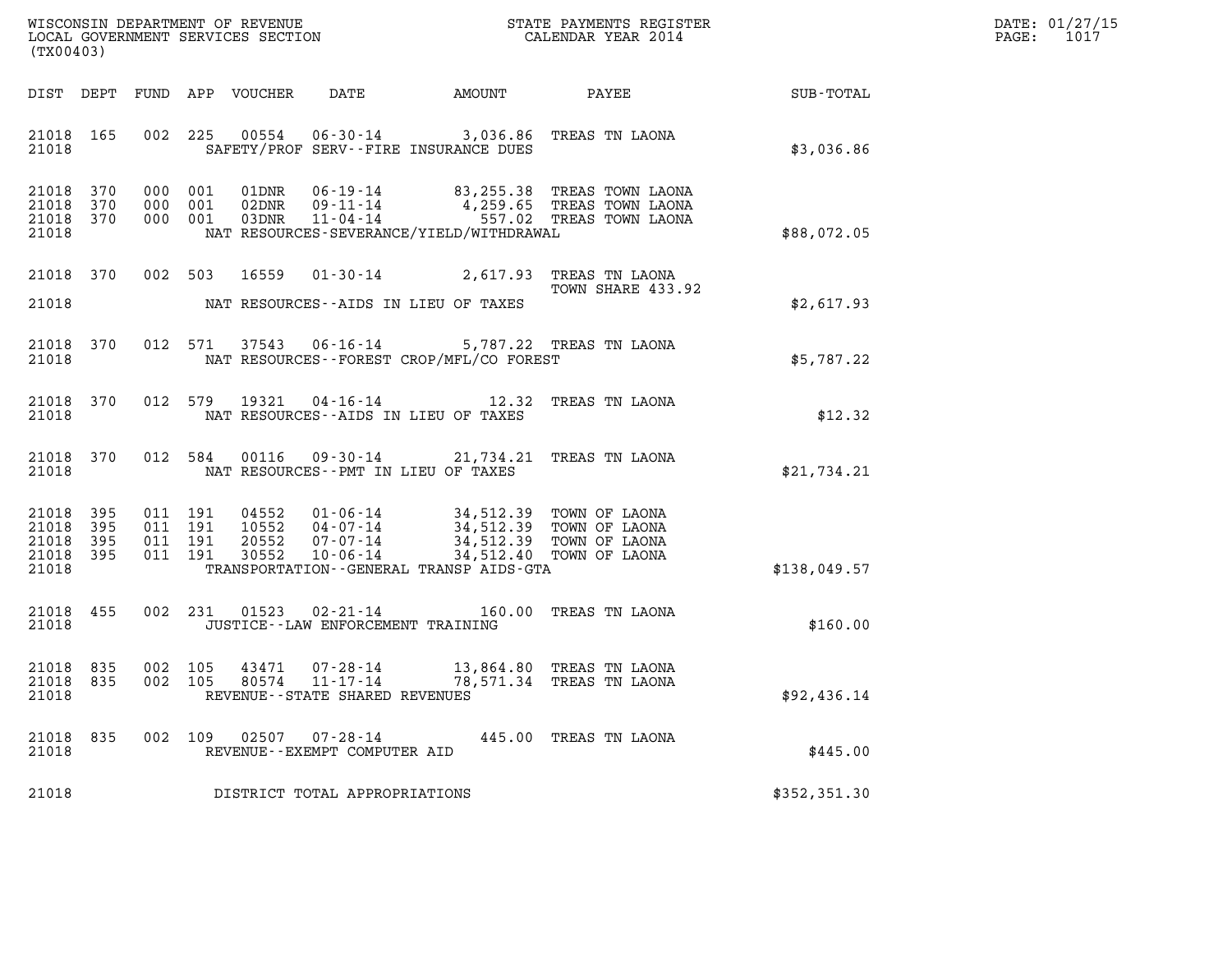| $\texttt{DATE}$ : | 01/27/15 |
|-------------------|----------|
| PAGE:             | 1018     |

| WISCONSIN DEPARTMENT OF REVENUE<br>LOCAL GOVERNMENT SERVICES SECTION<br>CALENDAR YEAR 2014<br>(TX00403) |                               |                               |                    |                         |                                                  |                                             |                                                                                                                                             |               | DATE: 01/27/15<br>$\mathtt{PAGE:}$<br>1018 |
|---------------------------------------------------------------------------------------------------------|-------------------------------|-------------------------------|--------------------|-------------------------|--------------------------------------------------|---------------------------------------------|---------------------------------------------------------------------------------------------------------------------------------------------|---------------|--------------------------------------------|
|                                                                                                         |                               |                               |                    |                         |                                                  |                                             |                                                                                                                                             |               |                                            |
| DIST DEPT                                                                                               |                               |                               |                    | FUND APP VOUCHER        | DATE                                             | AMOUNT                                      | PAYEE                                                                                                                                       | SUB-TOTAL     |                                            |
| 21020 165<br>21020                                                                                      |                               |                               | 002 225            | 00555                   |                                                  | SAFETY/PROF SERV--FIRE INSURANCE DUES       | 06-30-14 4,474.42 TREAS TN LINCOLN                                                                                                          | \$4,474.42    |                                            |
| 21020 370<br>21020 370                                                                                  |                               |                               | 000 001<br>000 001 | 01DNR<br>02DNR          |                                                  |                                             | 06-19-14 7,079.87 TREAS TOWN LINCOLN<br>09-11-14 7,007.15 TREAS TOWN LINCOLN                                                                |               |                                            |
| 21020                                                                                                   |                               |                               |                    |                         |                                                  | NAT RESOURCES-SEVERANCE/YIELD/WITHDRAWAL    |                                                                                                                                             | \$14,087.02   |                                            |
| 21020 370                                                                                               |                               |                               | 002 503            | 16731                   |                                                  |                                             | 02-05-14 3,186.61 TREAS TN LINCOLN                                                                                                          |               |                                            |
| 21020                                                                                                   |                               |                               |                    |                         |                                                  | NAT RESOURCES--AIDS IN LIEU OF TAXES        | TOWN SHARE 303.27                                                                                                                           | \$3,186.61    |                                            |
| 21020 370                                                                                               |                               |                               | 012 571            | 37544                   |                                                  |                                             |                                                                                                                                             |               |                                            |
| 21020 370<br>21020                                                                                      |                               |                               | 012 571            | 37544                   |                                                  | NAT RESOURCES - - FOREST CROP/MFL/CO FOREST | 06-16-14 1,701.51 TREAS TN LINCOLN<br>06-16-14 3,464.03 TREAS TN LINCOLN                                                                    | \$5,165.54    |                                            |
|                                                                                                         |                               |                               |                    |                         |                                                  |                                             |                                                                                                                                             |               |                                            |
| 21020<br>21020<br>21020 370                                                                             | 370<br>370                    | 012 579<br>012 579<br>012 579 |                    | 19322<br>19322<br>19322 | 04 - 16 - 14<br>04 - 16 - 14<br>04 - 16 - 14     |                                             | 1.80 TREAS TN LINCOLN<br>563.20 TREAS TN LINCOLN<br>52.44 TREAS TN LINCOLN                                                                  |               |                                            |
| 21020                                                                                                   |                               |                               |                    |                         |                                                  | NAT RESOURCES--AIDS IN LIEU OF TAXES        |                                                                                                                                             | \$617.44      |                                            |
| 21020                                                                                                   | 395                           | 011 191                       |                    | 04553                   |                                                  |                                             |                                                                                                                                             |               |                                            |
| 21020<br>21020<br>21020 395                                                                             | 395<br>395                    | 011 191<br>011 191            | 011 191            | 10553<br>20553<br>30553 | $10 - 06 - 14$                                   |                                             | 01-06-14 41,810.75 TOWN OF LINCOLN<br>04-07-14 41,810.75 TOWN OF LINCOLN<br>07-07-14 41,810.75 TOWN OF LINCOLN<br>41,810.75 TOWN OF LINCOLN |               |                                            |
| 21020                                                                                                   |                               |                               |                    |                         |                                                  | TRANSPORTATION--GENERAL TRANSP AIDS-GTA     |                                                                                                                                             | \$167, 243.00 |                                            |
| 21020                                                                                                   | 835                           | 002                           | 105                | 43472                   | $07 - 28 - 14$                                   |                                             | 2,752.43 TREAS TN LINCOLN                                                                                                                   |               |                                            |
| 21020<br>21020                                                                                          | 835                           |                               | 002 105            | 80575                   | $11 - 17 - 14$<br>REVENUE--STATE SHARED REVENUES |                                             | 15,629.56 TREAS TN LINCOLN                                                                                                                  | \$18,381.99   |                                            |
| 21020                                                                                                   | 835                           | 002 109                       |                    | 02508                   | $07 - 28 - 14$                                   |                                             | 9.00 TREAS TN LINCOLN                                                                                                                       |               |                                            |
| 21020                                                                                                   |                               |                               |                    |                         | REVENUE--EXEMPT COMPUTER AID                     |                                             |                                                                                                                                             | \$9.00        |                                            |
| 21020                                                                                                   | DISTRICT TOTAL APPROPRIATIONS |                               |                    |                         |                                                  |                                             |                                                                                                                                             | \$213, 165.02 |                                            |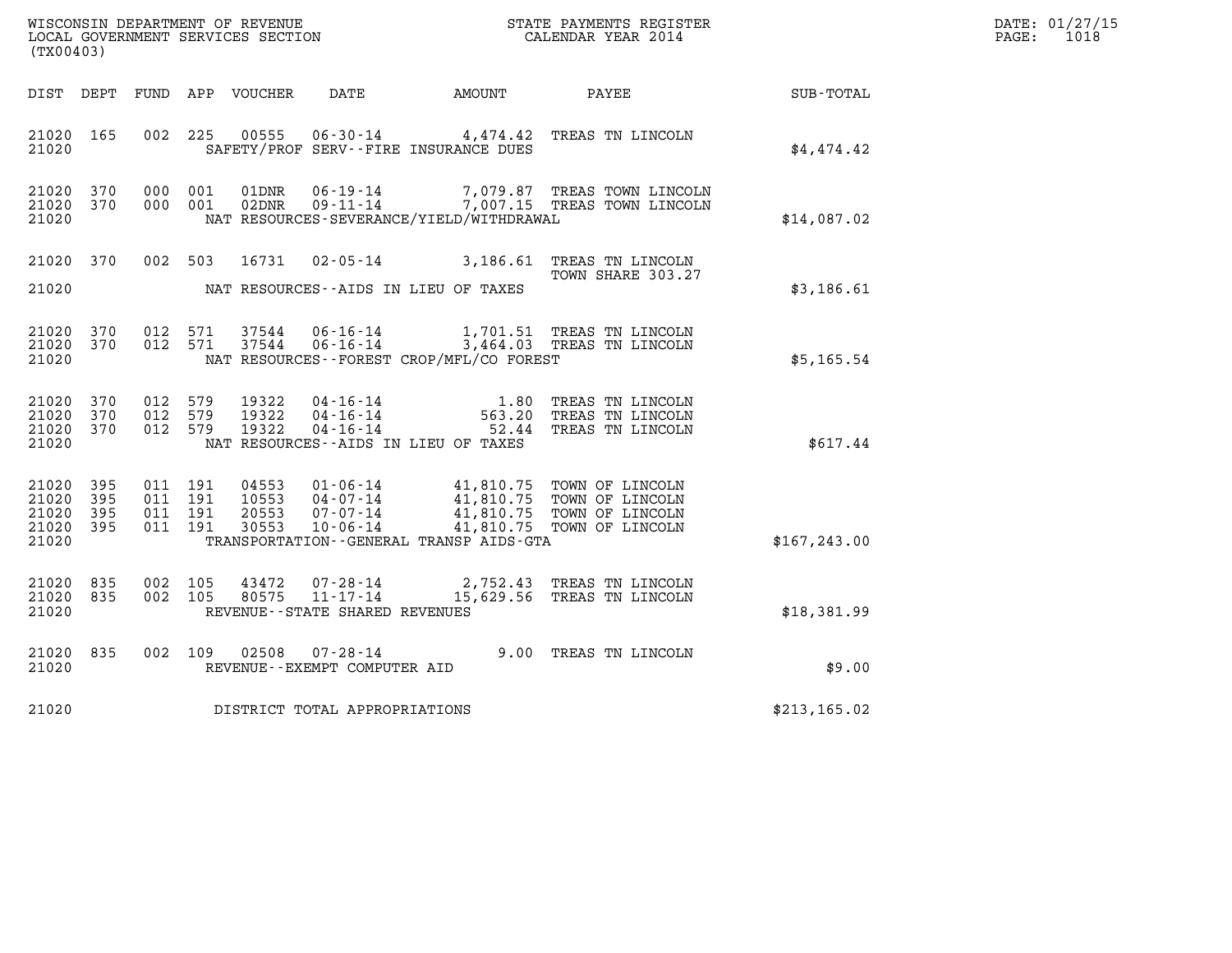| WISCONSIN DEPARTMENT OF REVENUE   | STATE PAYMENTS REGISTER | DATE: 01/27/15 |
|-----------------------------------|-------------------------|----------------|
| LOCAL GOVERNMENT SERVICES SECTION | CALENDAR YEAR 2014      | 1019<br>PAGE:  |

| (TX00403)                                                             |                          |                                                              |                                                                                                                                                                    |                                                                                                     |                  |
|-----------------------------------------------------------------------|--------------------------|--------------------------------------------------------------|--------------------------------------------------------------------------------------------------------------------------------------------------------------------|-----------------------------------------------------------------------------------------------------|------------------|
| DIST<br>DEPT                                                          | FUND                     | APP<br>VOUCHER                                               | DATE<br>AMOUNT                                                                                                                                                     | PAYEE                                                                                               | <b>SUB-TOTAL</b> |
| 165<br>21022<br>21022                                                 | 002                      | 00556<br>225                                                 | $06 - 30 - 14$ 5, 031.48<br>SAFETY/PROF SERV--FIRE INSURANCE DUES                                                                                                  | TREAS TN NASHVILLE                                                                                  | \$5,031.48       |
| 21022<br>370<br>21022<br>370<br>21022<br>370<br>21022                 | 000<br>000<br>000        | 001<br>01DNR<br>001<br>02DNR<br>001<br>03DNR                 | $06 - 19 - 14$<br>$09 - 11 - 14$<br>$11 - 04 - 14$<br>NAT RESOURCES-SEVERANCE/YIELD/WITHDRAWAL                                                                     | 31,203.28 TREAS TOWN NASHVILLE<br>13,443.85 TREAS TOWN NASHVILLE<br>150,440.57 TREAS TOWN NASHVILLE | \$195,087.70     |
| 21022<br>370                                                          | 002                      | 503<br>17185                                                 | $02 - 25 - 14$<br>1,043.20                                                                                                                                         | TREAS TN NASHVILLE<br>TOWN SHARE 77.58                                                              |                  |
| 21022                                                                 |                          |                                                              | NAT RESOURCES--AIDS IN LIEU OF TAXES                                                                                                                               |                                                                                                     | \$1,043.20       |
| 21022<br>370<br>21022                                                 | 012                      | 571<br>37545                                                 | $06 - 16 - 14$<br>NAT RESOURCES - - FOREST CROP/MFL/CO FOREST                                                                                                      | 4,078.56 TREAS TN NASHVILLE                                                                         | \$4,078.56       |
| 21022<br>370<br>370<br>21022<br>21022<br>370<br>370<br>21022<br>21022 | 012<br>012<br>012<br>012 | 19323<br>579<br>579<br>19323<br>579<br>19323<br>579<br>19323 | $04 - 16 - 14$<br>$24.22 \atop 2.60$<br>$04 - 16 - 14$<br>$04 - 16 - 14$<br>233.68<br>$04 - 16 - 14$<br>81.04<br>NAT RESOURCES--AIDS IN LIEU OF TAXES              | TREAS TN NASHVILLE<br>TREAS TN NASHVILLE<br>TREAS TN NASHVILLE<br>TREAS TN NASHVILLE                | \$341.54         |
| 395<br>21022<br>21022<br>395<br>21022<br>395<br>21022<br>395<br>21022 | 011<br>011<br>011<br>011 | 191<br>04554<br>191<br>10554<br>191<br>20554<br>191<br>30554 | 01-06-14<br>36,745.82<br>36,745.82<br>$04 - 07 - 14$<br>$07 - 07 - 14$<br>36,745.82<br>36,745.85<br>$10 - 06 - 14$<br>TRANSPORTATION - - GENERAL TRANSP AIDS - GTA | TOWN OF NASHVILLE<br>TOWN OF NASHVILLE<br>TOWN OF NASHVILLE<br>TOWN OF NASHVILLE                    | \$146,983.31     |
| 21022<br>835<br>21022<br>835<br>21022                                 | 002<br>002               | 105<br>43473<br>80576<br>105                                 | $07 - 28 - 14$<br>$11 - 17 - 14$<br>18,115.48<br>REVENUE - - STATE SHARED REVENUES                                                                                 | 3,196.85 TREAS TN NASHVILLE<br>TREAS TN NASHVILLE                                                   | \$21,312.33      |
| 21022                                                                 |                          |                                                              | DISTRICT TOTAL APPROPRIATIONS                                                                                                                                      |                                                                                                     | \$373,878.12     |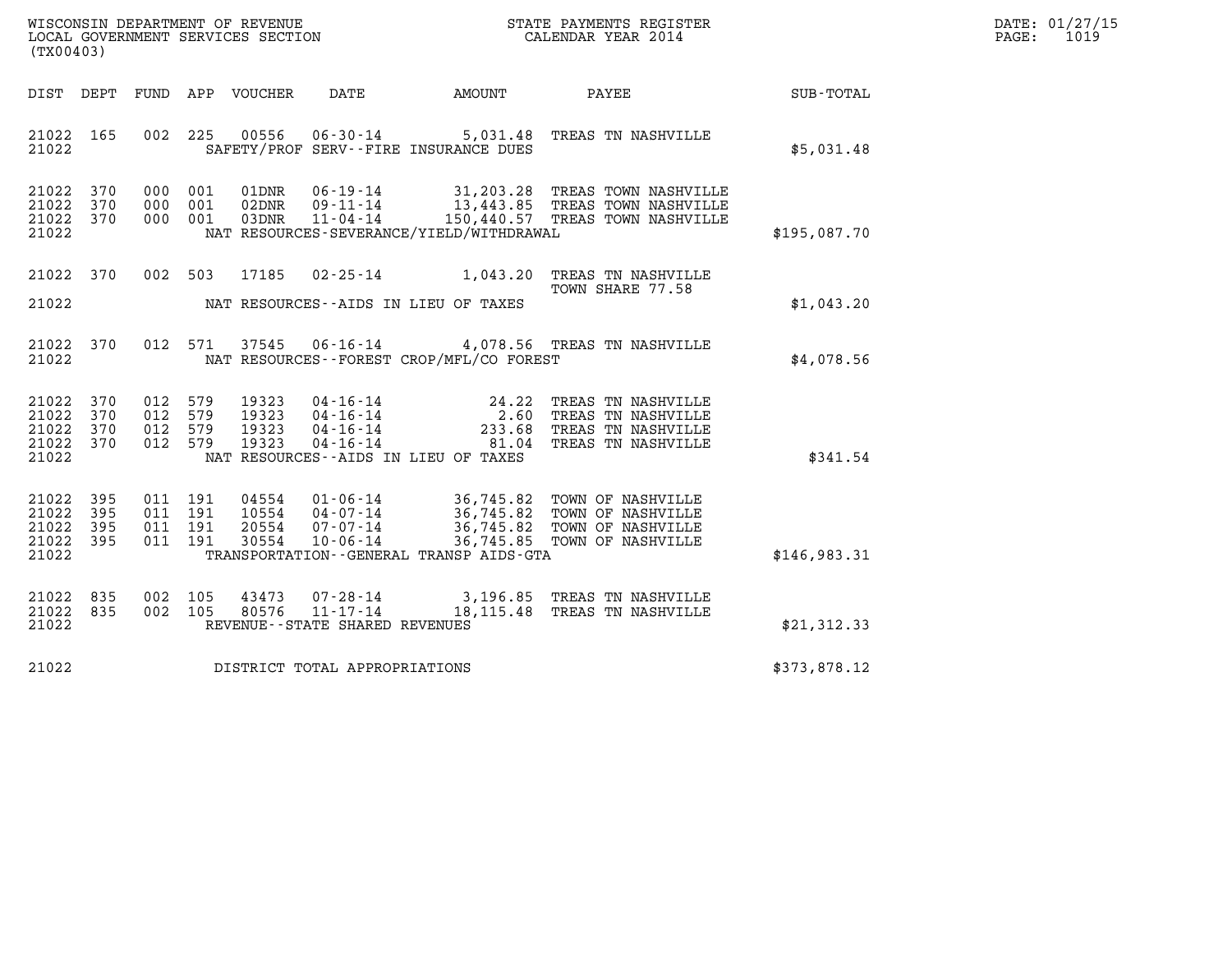| WISCONSIN DEPARTMENT OF REVENUE   | STATE PAYMENTS REGISTER | DATE: 01/27/15 |
|-----------------------------------|-------------------------|----------------|
| LOCAL GOVERNMENT SERVICES SECTION | CALENDAR YEAR 2014      | 1020<br>PAGE:  |

|                         | LOCAL GOVERNMENT SERVICES SECTION<br>CALENDAR YEAR 2014<br>(TX00403) |                   |                   |                         |                                                             |        |           |                                                                  |                  |
|-------------------------|----------------------------------------------------------------------|-------------------|-------------------|-------------------------|-------------------------------------------------------------|--------|-----------|------------------------------------------------------------------|------------------|
| DIST                    | DEPT                                                                 | FUND              | APP               | VOUCHER                 | DATE                                                        | AMOUNT |           | PAYEE                                                            | <b>SUB-TOTAL</b> |
| 21024<br>21024          | 165                                                                  | 002               | 225               |                         | SAFETY/PROF SERV--FIRE INSURANCE DUES                       |        |           | 00557  06-30-14  233.60  TREAS TN POPPLE RIVER                   | \$233.60         |
| 21024                   | 370                                                                  | 002               | 503               | 16560                   | $01 - 30 - 14$                                              |        | 979.13    | TREAS TN POPPLE RIVER<br>TOWN SHARE 0.00                         |                  |
| 21024                   |                                                                      |                   |                   |                         | NAT RESOURCES--AIDS IN LIEU OF TAXES                        |        |           |                                                                  | \$979.13         |
| 21024<br>21024          | 370                                                                  | 012               | 571               |                         | NAT RESOURCES - - FOREST CROP/MFL/CO FOREST                 |        |           | 37546  06-16-14  448.78  TREAS TN POPPLE RIVER                   | \$448.78         |
| 21024<br>21024          | 370                                                                  | 012               | 584               | 00117                   | 09-30-14 19,393.27<br>NAT RESOURCES -- PMT IN LIEU OF TAXES |        |           | TREAS TN POPPLE RIVER                                            | \$19,393.27      |
| 21024<br>21024<br>21024 | 395<br>395<br>395                                                    | 011<br>011<br>011 | 191<br>191<br>191 | 04555<br>10555<br>20555 | $04 - 07 - 14$<br>07-07-14                                  |        |           | 14,681.39 TOWN OF POPPLE RIVER<br>14,681.39 TOWN OF POPPLE RIVER |                  |
| 21024<br>21024          | 395                                                                  | 011               | 191               | 30555                   | 10-06-14<br>TRANSPORTATION--GENERAL TRANSP AIDS-GTA         |        | 14,681.41 | TOWN OF POPPLE RIVER                                             | \$58,725.58      |
| 21024                   | 835                                                                  | 002               | 105               | 43474                   | 07-28-14                                                    |        | 90.90     | TREAS TN POPPLE RIVER                                            |                  |
| 21024<br>21024          | 835                                                                  | 002               | 105               | 80577                   | $11 - 17 - 14$<br>REVENUE - - STATE SHARED REVENUES         |        | 515.07    | TREAS TN POPPLE RIVER                                            | \$605.97         |
| 21024                   |                                                                      |                   |                   |                         | DISTRICT TOTAL APPROPRIATIONS                               |        |           |                                                                  | \$80,386.33      |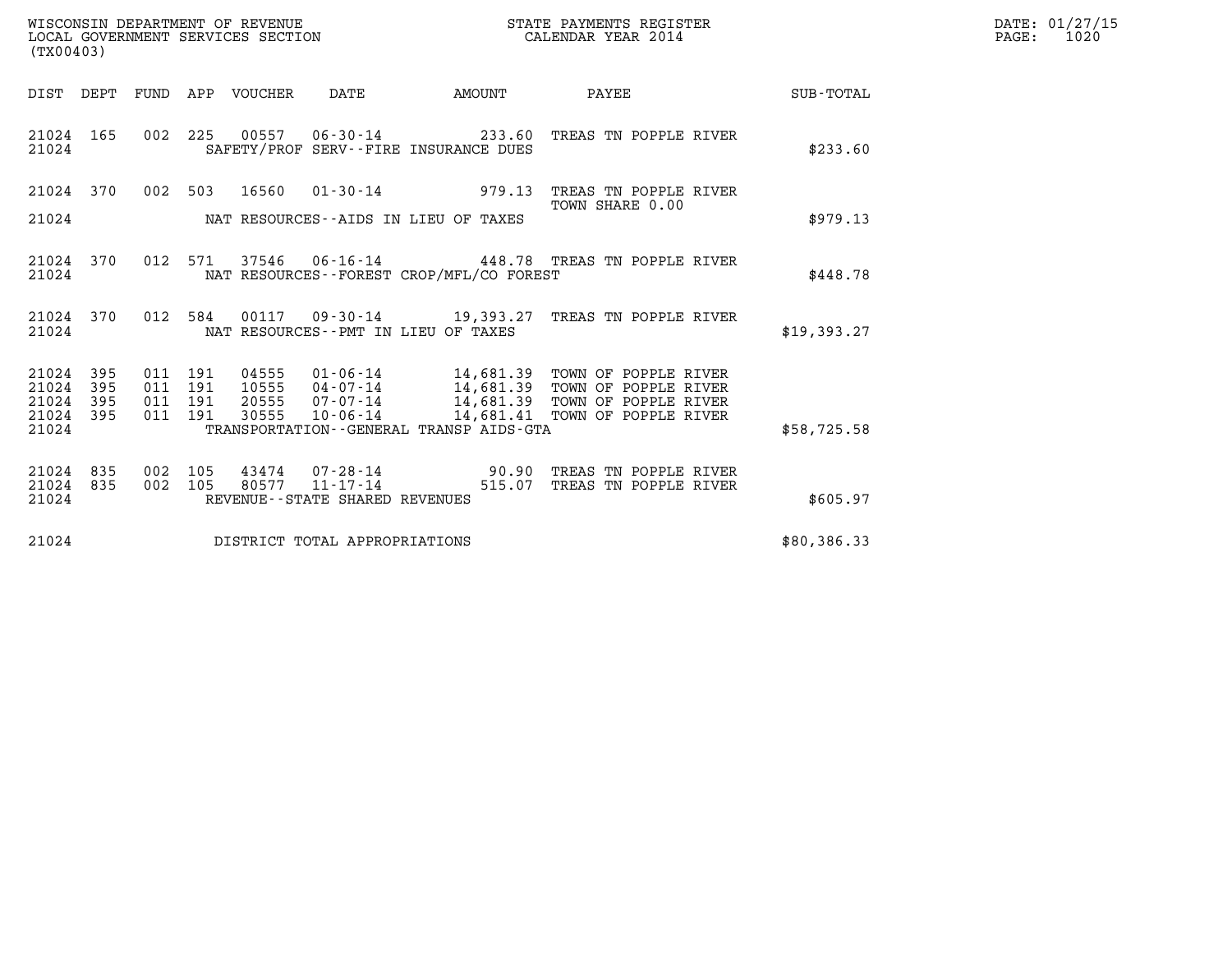| WISCONSIN DEPARTMENT OF REVENUE   | STATE PAYMENTS REGISTER | DATE: 01/27/15 |
|-----------------------------------|-------------------------|----------------|
| LOCAL GOVERNMENT SERVICES SECTION | CALENDAR YEAR 2014      | 1021<br>PAGE:  |

| (TX00403)                                                             |                          |                                                                                                                                                                     |                                                                                                  |             |
|-----------------------------------------------------------------------|--------------------------|---------------------------------------------------------------------------------------------------------------------------------------------------------------------|--------------------------------------------------------------------------------------------------|-------------|
| DIST DEPT                                                             |                          | FUND APP VOUCHER DATE AMOUNT                                                                                                                                        | <b>PAYEE</b>                                                                                     | SUB-TOTAL   |
| 165<br>21026<br>21026                                                 | 002                      | 225<br>00558<br>$06 - 30 - 14$<br>395.33<br>SAFETY/PROF SERV--FIRE INSURANCE DUES                                                                                   | TREAS TN ROSS                                                                                    | \$395.33    |
| 21026<br>370<br>370<br>21026<br>21026<br>370<br>21026                 | 000<br>000<br>000        | 001<br>01DNR<br>06-19-14<br>636.67<br>02DNR<br>$09 - 11 - 14$<br>001<br>001<br>03DNR<br>$11 - 04 - 14$<br>NAT RESOURCES-SEVERANCE/YIELD/WITHDRAWAL                  | TREAS TOWN ROSS<br>1,436.50 TREAS TOWN ROSS<br>3,326.36 TREAS TOWN ROSS                          | \$5,399.53  |
| 370<br>21026<br>21026                                                 | 002                      | 17186<br>$02 - 25 - 14$<br>503<br>NAT RESOURCES--AIDS IN LIEU OF TAXES                                                                                              | 1,455.74 TREAS TN ROSS<br>TOWN SHARE 106.34                                                      | \$1,455.74  |
| 370<br>21026<br>21026                                                 | 012                      | 571<br>37547  06-16-14  2,302.78  TREAS TN ROSS<br>NAT RESOURCES - - FOREST CROP/MFL/CO FOREST                                                                      |                                                                                                  | \$2,302.78  |
| 21026<br>370<br>21026                                                 | 012                      | 584<br>00118 09-30-14 5,379.98<br>NAT RESOURCES -- PMT IN LIEU OF TAXES                                                                                             | TREAS TN ROSS                                                                                    | \$5,379.98  |
| 21026<br>395<br>21026<br>395<br>21026<br>395<br>21026<br>395<br>21026 | 011<br>011<br>011<br>011 | 04556<br>01-06-14<br>191<br>$04 - 07 - 14$<br>191<br>10556<br>20556<br>07-07-14<br>191<br>30556<br>191<br>$10 - 06 - 14$<br>TRANSPORTATION--GENERAL TRANSP AIDS-GTA | 8,700.87 TOWN OF ROSS<br>8,700.87 TOWN OF ROSS<br>8,700.87 TOWN OF ROSS<br>8,700.87 TOWN OF ROSS | \$34,803.48 |
| 21026<br>835<br>21026<br>835<br>21026                                 | 002<br>002               | 105<br>43475<br>07-28-14<br>80578<br>$11 - 17 - 14$<br>105<br>REVENUE - - STATE SHARED REVENUES                                                                     | 3,524.17 TREAS TN ROSS<br>20,173.81 TREAS TN ROSS                                                | \$23,697.98 |
| 21026<br>835<br>21026                                                 | 002                      | $02509$ $07 - 28 - 14$<br>109<br>REVENUE--EXEMPT COMPUTER AID                                                                                                       | 16.00<br>TREAS TN ROSS                                                                           | \$16.00     |
| 21026                                                                 |                          | DISTRICT TOTAL APPROPRIATIONS                                                                                                                                       |                                                                                                  | \$73,450.82 |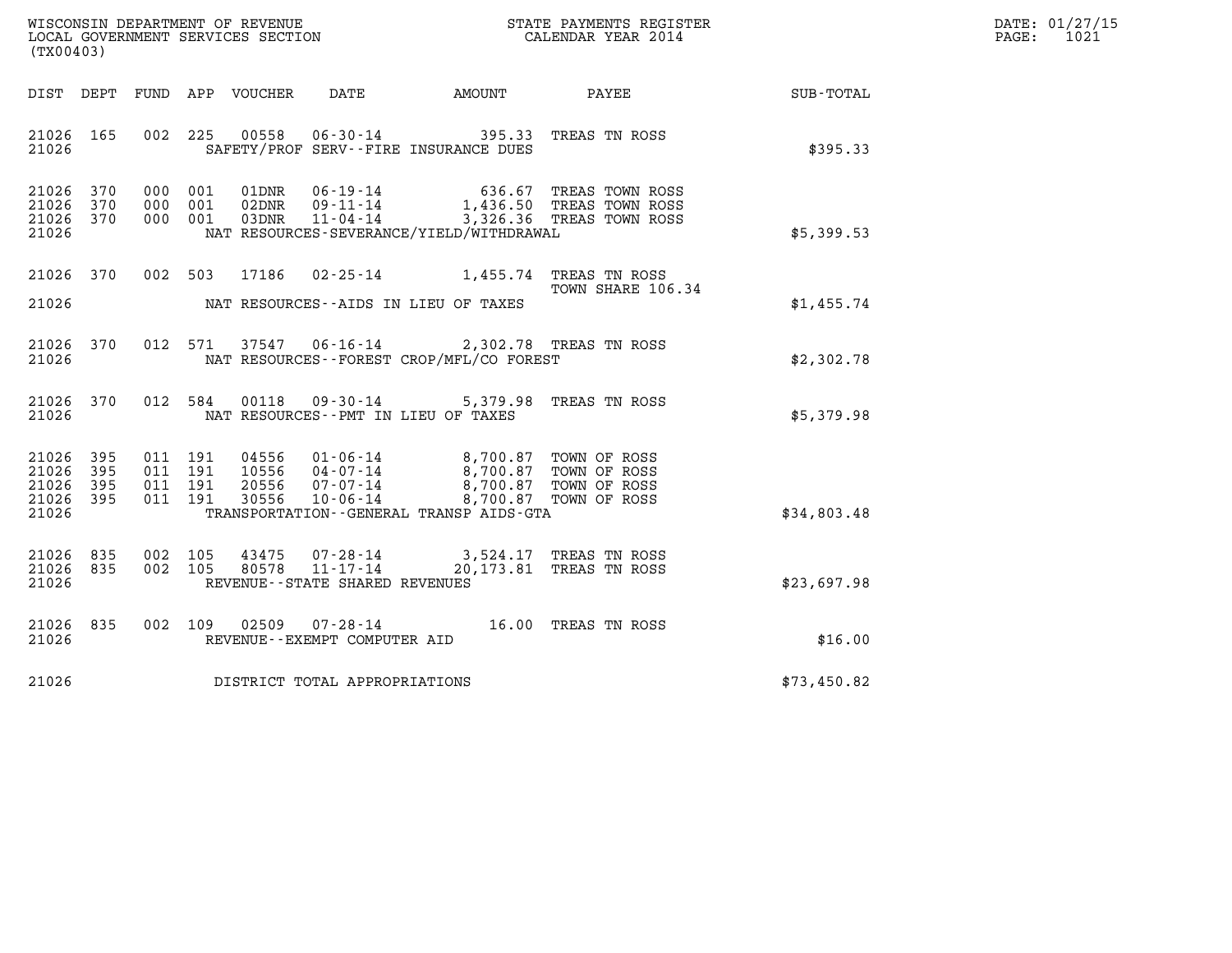| WISCONSIN DEPARTMENT OF REVENUE   | STATE PAYMENTS REGISTER | DATE: 01/27/15 |
|-----------------------------------|-------------------------|----------------|
| LOCAL GOVERNMENT SERVICES SECTION | CALENDAR YEAR 2014      | 1022<br>PAGE:  |

| (TX00403)                                             |     |  |                                      |                                                                     |                                              |                                                                                                                                                                                                                                                                                                                                                        |               | DATE: 01/27/15<br>$\mathtt{PAGE:}$<br>1022 |
|-------------------------------------------------------|-----|--|--------------------------------------|---------------------------------------------------------------------|----------------------------------------------|--------------------------------------------------------------------------------------------------------------------------------------------------------------------------------------------------------------------------------------------------------------------------------------------------------------------------------------------------------|---------------|--------------------------------------------|
|                                                       |     |  |                                      |                                                                     | DIST DEPT FUND APP VOUCHER DATE AMOUNT PAYEE |                                                                                                                                                                                                                                                                                                                                                        | SUB-TOTAL     |                                            |
| 21028 165<br>21028                                    |     |  |                                      | SAFETY/PROF SERV--FIRE INSURANCE DUES                               |                                              | 002 225 00559 06-30-14 2,336.04 TREAS TN WABENO                                                                                                                                                                                                                                                                                                        | \$2,336.04    |                                            |
| 21028 370<br>21028 370<br>21028                       |     |  | 000 001<br>01DNR<br>02DNR<br>000 001 |                                                                     | NAT RESOURCES-SEVERANCE/YIELD/WITHDRAWAL     | 06-19-14 37,278.20 TREAS TOWN WABENO<br>09-11-14 26,251.66 TREAS TOWN WABENO                                                                                                                                                                                                                                                                           | \$63,529.86   |                                            |
| 21028 370<br>21028                                    |     |  | 002 503<br>16561                     | NAT RESOURCES--AIDS IN LIEU OF TAXES                                |                                              | 01-30-14 1,478.69 TREAS TN WABENO<br>TOWN SHARE 274.81                                                                                                                                                                                                                                                                                                 | \$1,478.69    |                                            |
| 21028 370<br>21028                                    |     |  | 012 571 37548                        |                                                                     | NAT RESOURCES - - FOREST CROP/MFL/CO FOREST  | 06-16-14 1,157.72 TREAS TN WABENO                                                                                                                                                                                                                                                                                                                      | \$1,157.72    |                                            |
| 21028 370<br>21028                                    |     |  |                                      |                                                                     | NAT RESOURCES--PMT IN LIEU OF TAXES          | 012 584 00119 09-30-14 37,760.21 TREAS TN WABENO                                                                                                                                                                                                                                                                                                       | \$37,760.21   |                                            |
| 21028<br>21028 395<br>21028 395<br>21028 395<br>21028 | 395 |  |                                      |                                                                     | TRANSPORTATION--GENERAL TRANSP AIDS-GTA      | $\begin{array}{cccc} 011 & 191 & 04557 & 01\cdot 06\cdot 14 & 38,539.98 & \text{TOWN OF WABENO} \\ 011 & 191 & 10557 & 04\cdot 07\cdot 14 & 38,539.98 & \text{TOWN OF WABEND} \\ 011 & 191 & 20557 & 07\cdot 07\cdot 14 & 38,539.98 & \text{TOWN OF WABEND} \\ 011 & 191 & 30557 & 10\cdot 06\cdot 14 & 38,540.00 & \text{TOWN OF WABEND} \end{array}$ | \$154, 159.94 |                                            |
| 21028 455<br>21028 455<br>21028                       |     |  | 002 231<br>01793<br>002 231 03241    | 02 - 26 - 14<br>05 - 30 - 14<br>JUSTICE -- LAW ENFORCEMENT TRAINING | 5,104.12                                     | 160.00 TREAS TN WABENO<br>TREAS TN WABENO                                                                                                                                                                                                                                                                                                              | \$5,264.12    |                                            |
| 21028 835<br>21028 835<br>21028                       |     |  | 002 105<br>002 105                   | REVENUE--STATE SHARED REVENUES                                      |                                              | $43476$ $07 - 28 - 14$ $14,542.39$ TREAS TN WABENO<br>80579 11-17-14 82,684.07 TREAS TN WABENO                                                                                                                                                                                                                                                         | \$97,226.46   |                                            |
| 21028<br>21028                                        | 835 |  | 002 109 02510                        | REVENUE--EXEMPT COMPUTER AID                                        |                                              | 07-28-14 32.00 TREAS TN WABENO                                                                                                                                                                                                                                                                                                                         | \$32.00       |                                            |
| 21028                                                 |     |  | DISTRICT TOTAL APPROPRIATIONS        |                                                                     |                                              |                                                                                                                                                                                                                                                                                                                                                        | \$362,945.04  |                                            |